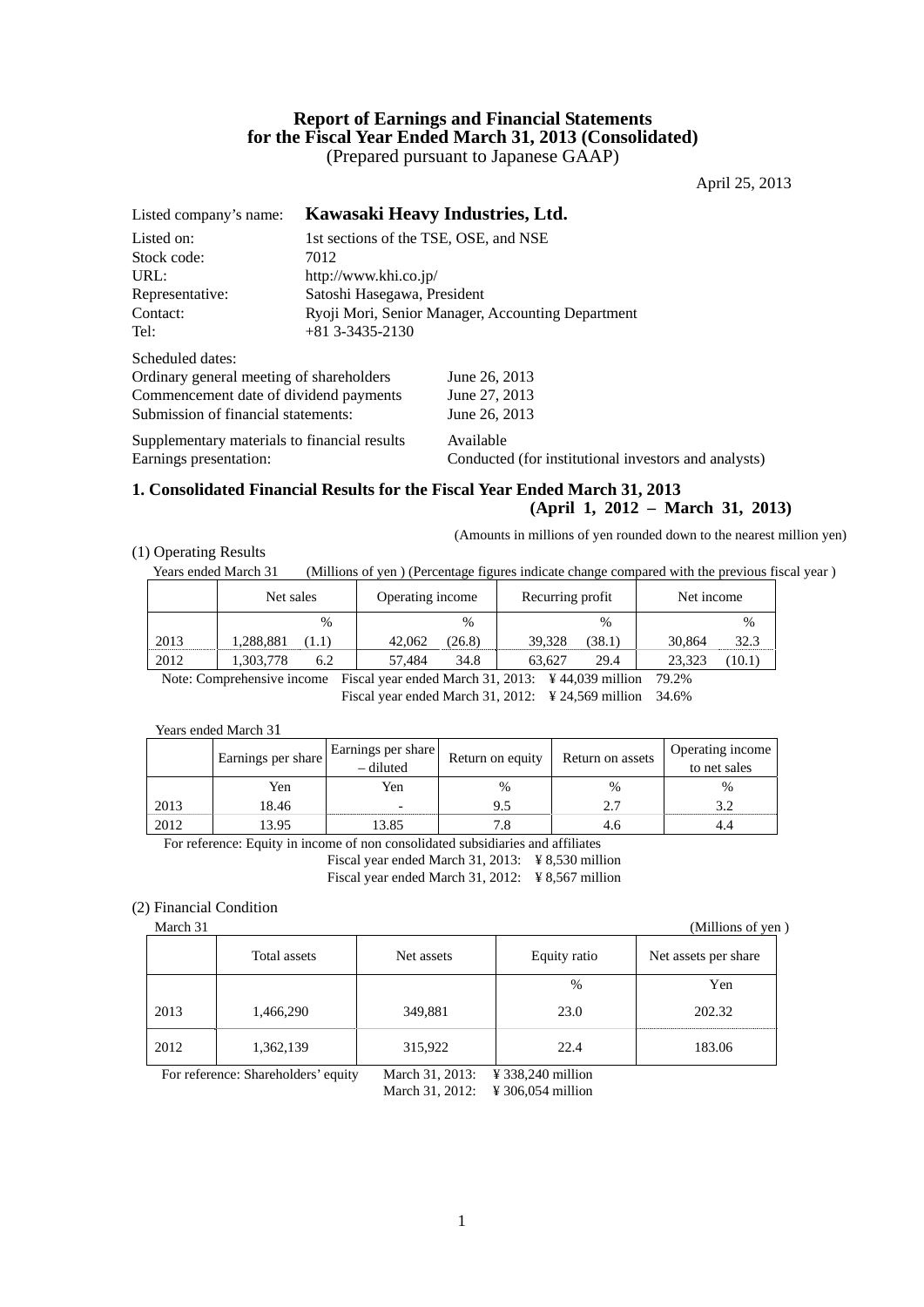# (3) Cash Flow Position

| Years ended March 31 | (Millions of yen)    |                      |                      |                           |
|----------------------|----------------------|----------------------|----------------------|---------------------------|
|                      | Cash flows from      | Cash flows from      | Cash flows from      | Cash and cash equivalents |
|                      | operating activities | investing activities | financing activities | at end of year            |
| 2013                 | 28.101               | (81,160)             | 57.671               | 36,971                    |
| 2012                 | 84,737               | (65,959)             | (26, 831)            | 33,245                    |

# **2. Dividends**

### Years ended/ending March 31

| Record             |                          |      | Dividend per share |          | Total     |                               | Dividends /                    |                              |
|--------------------|--------------------------|------|--------------------|----------|-----------|-------------------------------|--------------------------------|------------------------------|
| date or<br>term    | 1Q                       | 2Q   | 3Q                 | Year-end | Full year | dividends<br>paid<br>(annual) | Payout ratio<br>(consolidated) | Net assets<br>(consolidated) |
|                    | Yen                      | Yen  | Yen                | Yen      | Yen       | million yen                   | %                              | $\%$                         |
| 2012               | $\overline{\phantom{a}}$ | 0.00 |                    | 5.00     | 5.00      | 8,359                         | 35.8                           | 2.7                          |
| 2013               | $\overline{\phantom{a}}$ | 0.00 |                    | 5.00     | 5.00      | 8,358                         | 27.0                           | 2.5                          |
| 2014<br>(forecast) | ۰                        | 0.00 |                    | 5.00     | 5.00      |                               | 24.5                           |                              |

# **3. Forecast of Consolidated Earnings for the Fiscal Year Ending March 31, 2014 (April 1, 2013 – March 31, 2014)**

(Millions of yen)(Percentage figures indicate change compared with the previous fiscal year)

|                                                   | Net sales |      | Operating income |      | Recurring profit |        | Net income |        | Earnings<br>per share |
|---------------------------------------------------|-----------|------|------------------|------|------------------|--------|------------|--------|-----------------------|
|                                                   |           | $\%$ |                  | %    |                  | $\%$   |            | $\%$   | Yen                   |
| For six months<br>ending<br>September 30,<br>2013 | 610,000   | 6.0  | 20,000           | 92.4 | 17,000           | (15.6) | 11,000     | (11.4) | 6.57                  |
| Full year                                         | 1,380,000 | 7.0  | 60,000           | 42.6 | 53,000           | 34.7   | 34,000     | 10.1   | 20.33                 |

### **\*Other Information**

- (1) Changes affecting the status of material subsidiaries (scope of consolidation): None
	- \*This refers to additions and removals of material subsidiaries to and from the consolidated group during the period. For further details, see "Changes in basis of preparation of financial statements" on page 22 in the Accompanying Materials.

(2) Changes in accounting policies, changes in accounting estimates, and correction of errors

- (ⅰ) Changes in accounting policies in accord with revisions to accounting standards: Yes
- (ⅱ) Changes in accounting policies other than (ⅰ): None
- (ⅲ) Changes in accounting estimates: Yes
- (ⅳ) Correction of errors: None
- \* The above changes correspond to Article 14-7 in the "Ordinance on Terminology, Forms and Preparation Methods of Consolidated Financial Statements". For further details, see "Changes in accounting policies, changes in accounting estimates, and correction of errors" on page 22 in the Accompanying Materials.

# (3) Number of shares issued and outstanding (common stock)

- (ⅰ) Number of shares issued as of period-end (including treasury stock)
	- March 31, 2013: 1,671,892,659 shares March 31, 2012: 1,671,892,659 shares
- (ⅱ) Number of shares held in treasury as of period-end March 31, 2013: 100,116 shares

| IVIDICII JI, $\omega$ UIJ. | $100, 110$ shares |
|----------------------------|-------------------|
| March 31, 2012:            | $77,126$ shares   |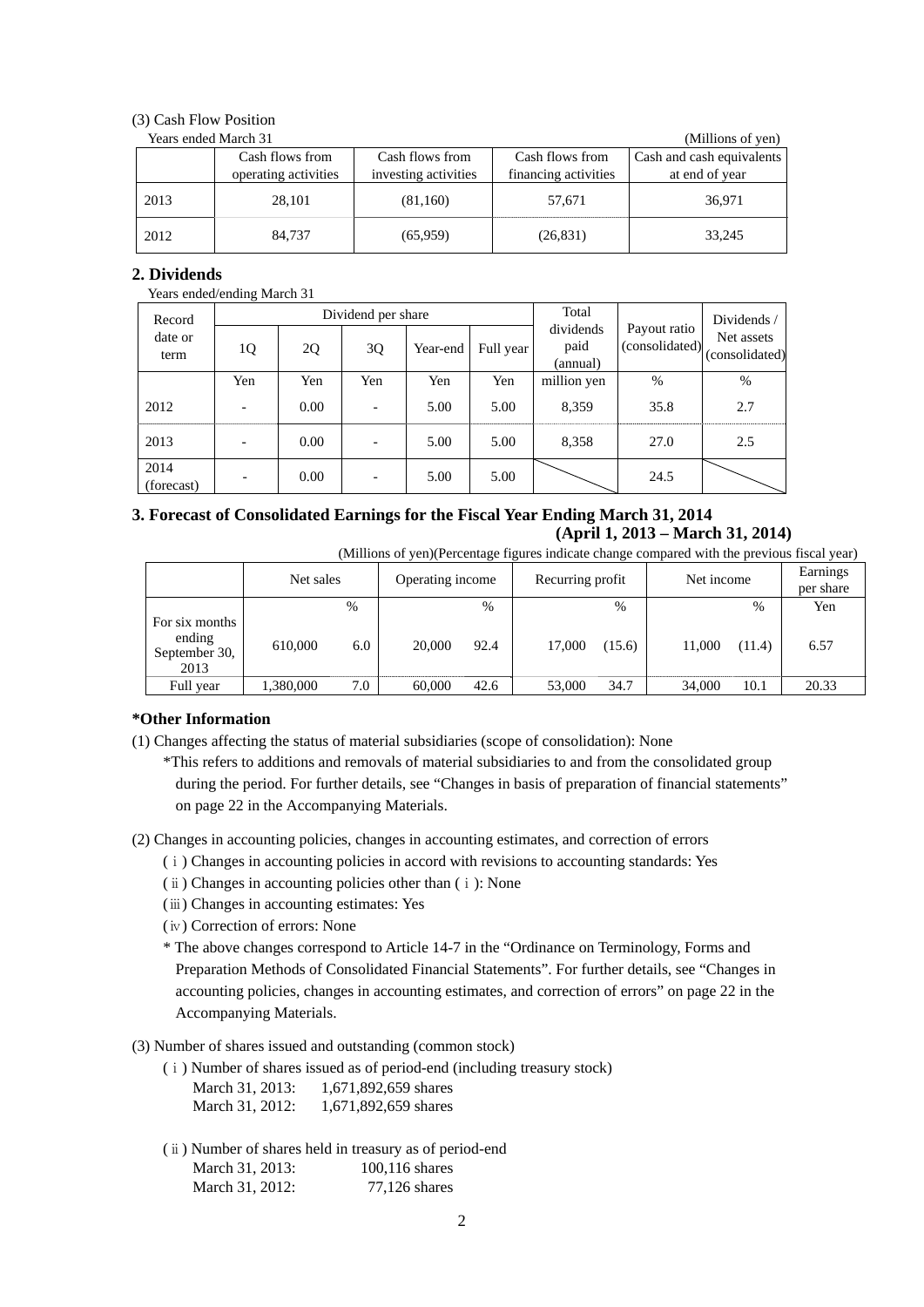(ⅲ) Average number of shares during respective periods

March 31, 2013: 1,671,803,541 shares

March 31, 2012: 1,671,465,052 shares

# **For reference: Overview of Non-Consolidated Financial Results**

(1) Operating Results

Years ended March 31 (Percentage figures indicate change compared with the previous fiscal year)

|      | Net sales   |       | Operating income |        | Recurring profit |        | Net income  |        |
|------|-------------|-------|------------------|--------|------------------|--------|-------------|--------|
|      | million yen | %     | million yen      | %      | million yen      | $\%$   | million yen | %      |
| 2013 | 983.921     | (1.9) | 12.573           | (49.8) | 19.433           | (48.8) | 17.158      | 49.3   |
| 2012 | ,003,390    | 22.7  | 25,072           |        | 38.029           | 15.8   | 11.491      | (65.5) |

|      | Earnings per share | Earnings per share<br>– diluted |
|------|--------------------|---------------------------------|
|      | Yen                | Yen                             |
| 2013 | 10.26              |                                 |
| 2012 |                    |                                 |

# (2) Financial Condition

Total assets Net assets Net assets Equity ratio Net assets per share **1** Yen March 2012 12:30 12:30 12:30 12:30 12:30 12:30 12:30 12:30 12:30 12:30 12:30 12:30 12:30 12:30 12:30 12:30 12:30 12:30 12:30 12:30 12:30 12:30 12:30 12:30 12:30 12:30 12:30 12:30 12:30 12:30 12:30 12:30 12:30 12:30 2013 | 1,195,116 | 258,479 | 21.6 | 154.61 2012 | 1,144,618 | 255,039 | 22.2 | 152.55

Note: Shareholders' equity March 31, 2013: ¥ 258,479 million

March 31, 2012: ¥ 255,039 million

# **\* Review Status**

This report is exempt from the review of accounts conducted pursuant to Japan's Financial Instruments and Exchange Act. As of this report's publication, the review of the financial results had not been completed.

# **\*Appropriate Use of Financial Forecasts and Other Important Matters**

# *Forward-Looking Statements*

These materials contain earnings forecast and other forward-looking statements based on information available to the company at the time of disclosure and the company makes no assurances as to the actual results and/or other outcomes, which may differ from those expressed or implied herein due to various factors. For assumptions underlying earnings forecasts and other information regarding the use of such forecasts, refer to "(iii) Consolidated Earnings Outlook" on page 5 in section "(1) Consolidated Operating Results" of "1. Qualitative Information and Financial Statements" in the Accompanying Materials.

# *How to Obtain Supplementary Briefing Material on Financial Results and Details of the Financial Results Briefing*

The Company plans to conduct a briefing for institutional investors and analysts on Thursday April 25, 2013, and to post the briefing material on financial results to be used for the briefing on TDnet and the Company's website simultaneously with the announcement of financial results.

(Millions of yen)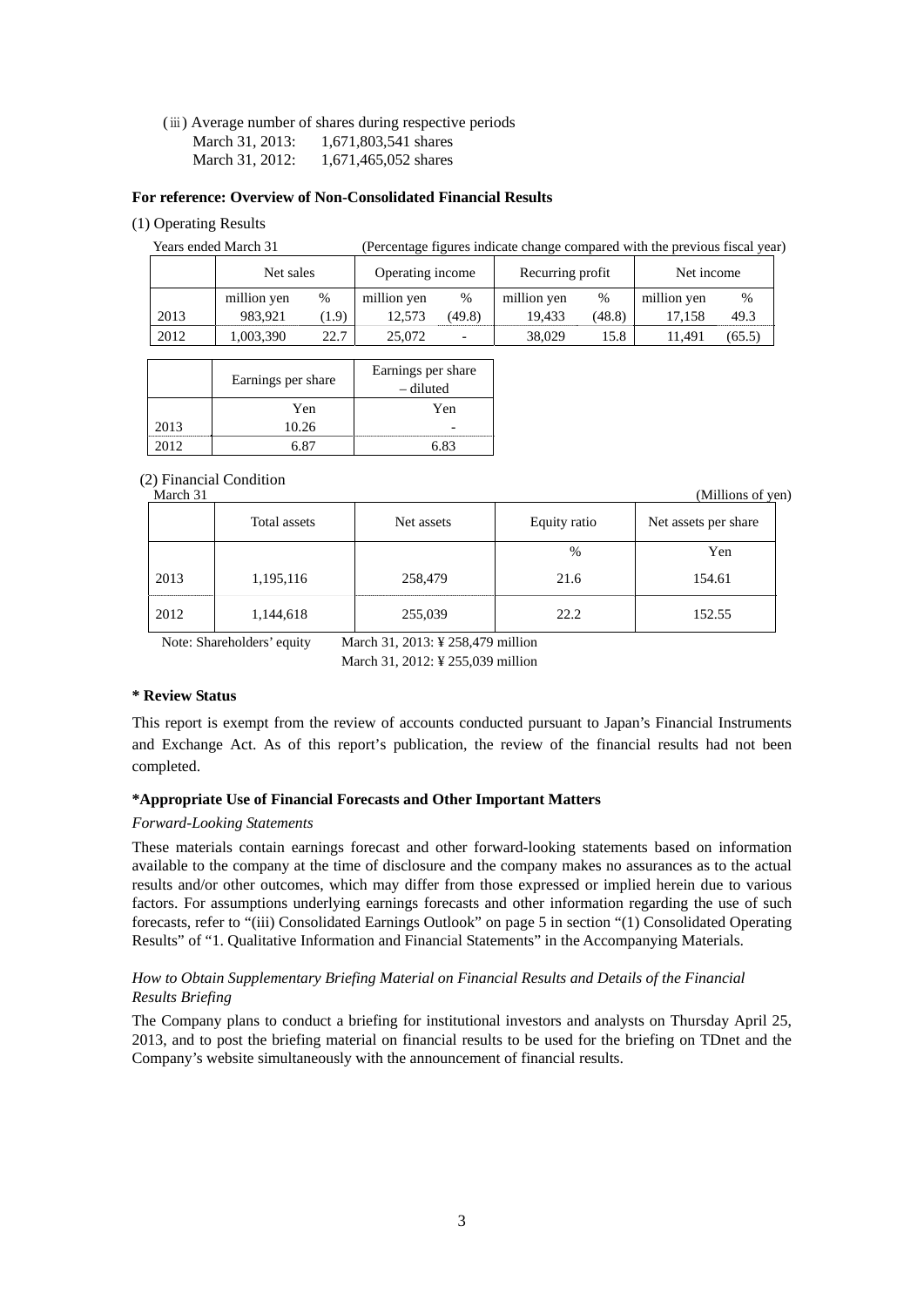# **Accompanying Materials – Contents**

| 1. Qualitative Information and Financial Statements                                           | $\sqrt{5}$ |
|-----------------------------------------------------------------------------------------------|------------|
| (1) Consolidated operating results                                                            | 5          |
| (2) Consolidated financial position                                                           | 9          |
| (3) Dividend policy and dividends for the fiscal years through March 31, 2014 and 2015        | 10         |
| (4) Business and other risks                                                                  | 10         |
| 2. Status of Group                                                                            | 11         |
| 3. Management Strategy                                                                        | 11         |
| (1) Basic management strategy                                                                 | 11         |
| (2) Target management metrics                                                                 | 11         |
| (3) Medium- to long-term management strategy                                                  | 11         |
| (4) Management priorities                                                                     | 12         |
| 4. Consolidated Financial Statements                                                          | 15         |
| (1) Consolidated balance sheets                                                               | 15         |
| (2) Consolidated statements of income and comprehensive income                                | 17         |
| Consolidated statements of income                                                             | 17         |
| Consolidated statements of comprehensive income                                               | 18         |
| (3) Consolidated statement of changes in net assets                                           | 19         |
| (4) Consolidated statements of cash flows                                                     | 21         |
| (5) Notes on financial statements                                                             | 22         |
| Notes on the going-concern assumption                                                         | 22         |
| Basis of preparation of financial statements                                                  | 22         |
| Changes in basis of preparation of financial statements                                       | 22         |
| Changes in accounting policies, changes in accounting estimates, and correction of errors     | 22         |
| Additional information                                                                        | 23         |
| Consolidated balance sheets                                                                   | 23         |
| <b>Consolidated Statements of Income</b>                                                      | 23         |
| Segment information and others                                                                | 24         |
| Per share data                                                                                | 28         |
| Material subsequent events                                                                    | 29         |
| 5. Others                                                                                     | 30         |
| (1) Corporate officer changes                                                                 | 30         |
| (2) Consolidated orders and sales                                                             | 30         |
| (3) Supplementary information on earnings forecasts for the fiscal year ending March 31, 2014 | 31         |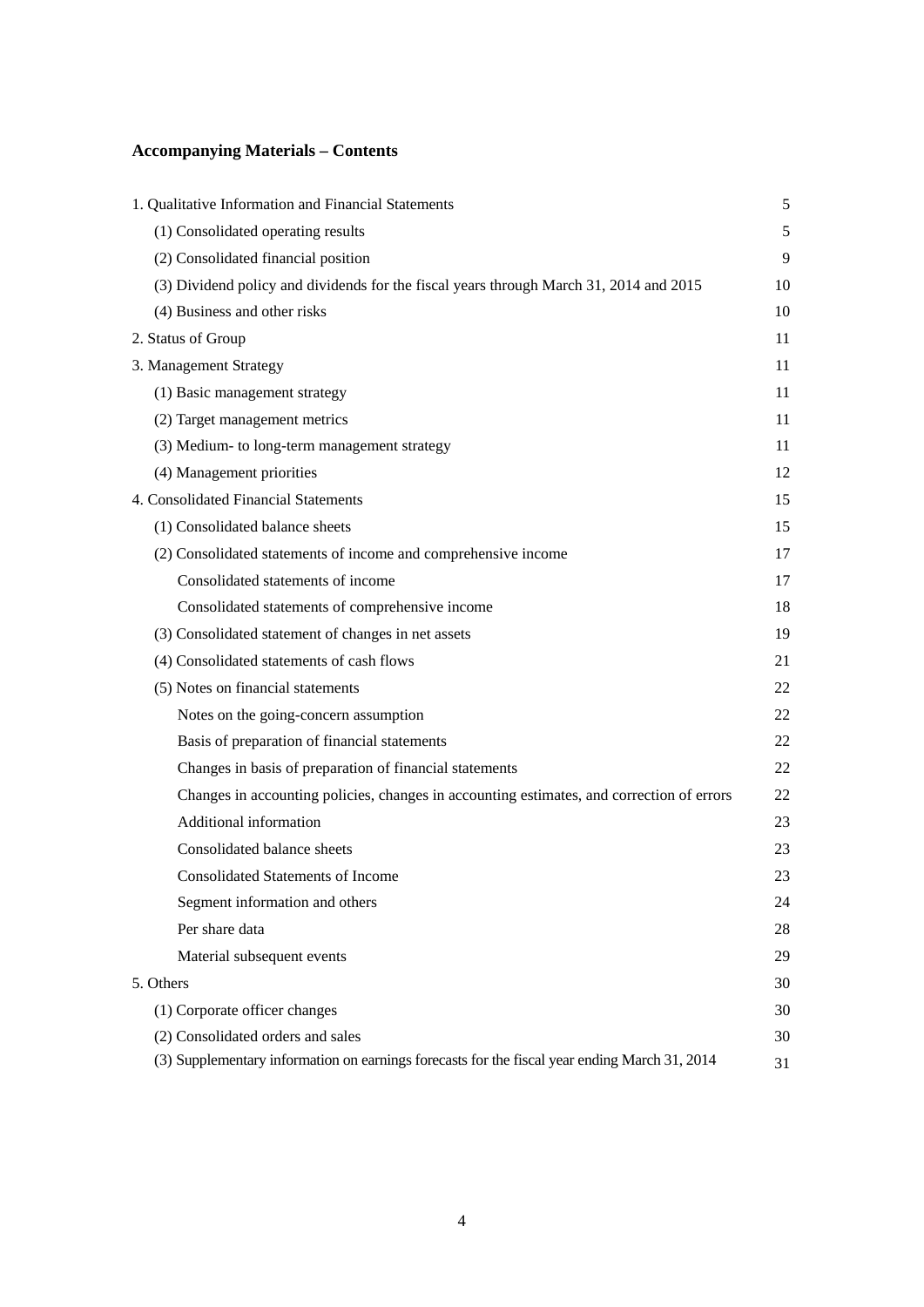### **1. Qualitative Information and Financial Statements**

### **(1) Consolidated operating results**

### (i) Overview of consolidated operating results

In the fiscal year ended March 31, 2013, global economic growth was generally subdued in the wake of an economic slowdown in China and emerging market economies that had hitherto been the global economy's chief growth drivers. Looking ahead, the KHI Group expects moderate economic growth to continue by virtue of an anticipated pickup in US manufacturing and solid infrastructure demand in emerging market economies, although the European economy remains at risk of instability amid concerns about sovereign debt problems in some European countries.

In Japan, post-earthquake reconstruction progressed but economic conditions generally remained unstable, partly due to concerns of a global economic downturn. Going forward, there are high expectations for growth in response to the recent reversal of the yen's appreciation trend and fiscal and monetary policy measures to overcome deflation and realize sustained economic growth, but such expectations could take a while to feed through to the real economy.

Amid such an economic environment, the Group achieved growth in overall orders received in the fiscal year ended March 31, 2013, as order growth in the Rolling Stock and Ship & Offshore Structure segments offset a decline in orders in the Precision Machinery and other segments. The Precision Machinery segment's sales also declined in the wake of China's economic slowdown. Although sales declined in the Ship & Offshore Structure segment also, overall sales were relatively unchanged year on year, largely by virtue of sales growth in the Aerospace segment. Segments in which sales grew, including the Motorcycle & Engine and Aerospace segments, generally achieved growth in operating income or otherwise improved their operating performance. Overall operating income, however, decreased due to profit declines in several segments, including Precision Machinery and Plant & Infrastructure.

The Group's consolidated orders received totaled ¥1,369.5 billion, a ¥57.7 billion increase from the previous fiscal year. Consolidated net sales decreased ¥14.8 billion year on year to ¥1,288.8 billion. Consolidated operating income totaled ¥42.0 billion, down ¥15.4 billion from the previous fiscal year. Consolidated recurring profit declined ¥24.2 billion year on year to ¥39.3 billion. Consolidated net income increased ¥7.5 billion year on year to ¥30.8 billion as a result of a decrease in income tax expense and reduction in extraordinary losses.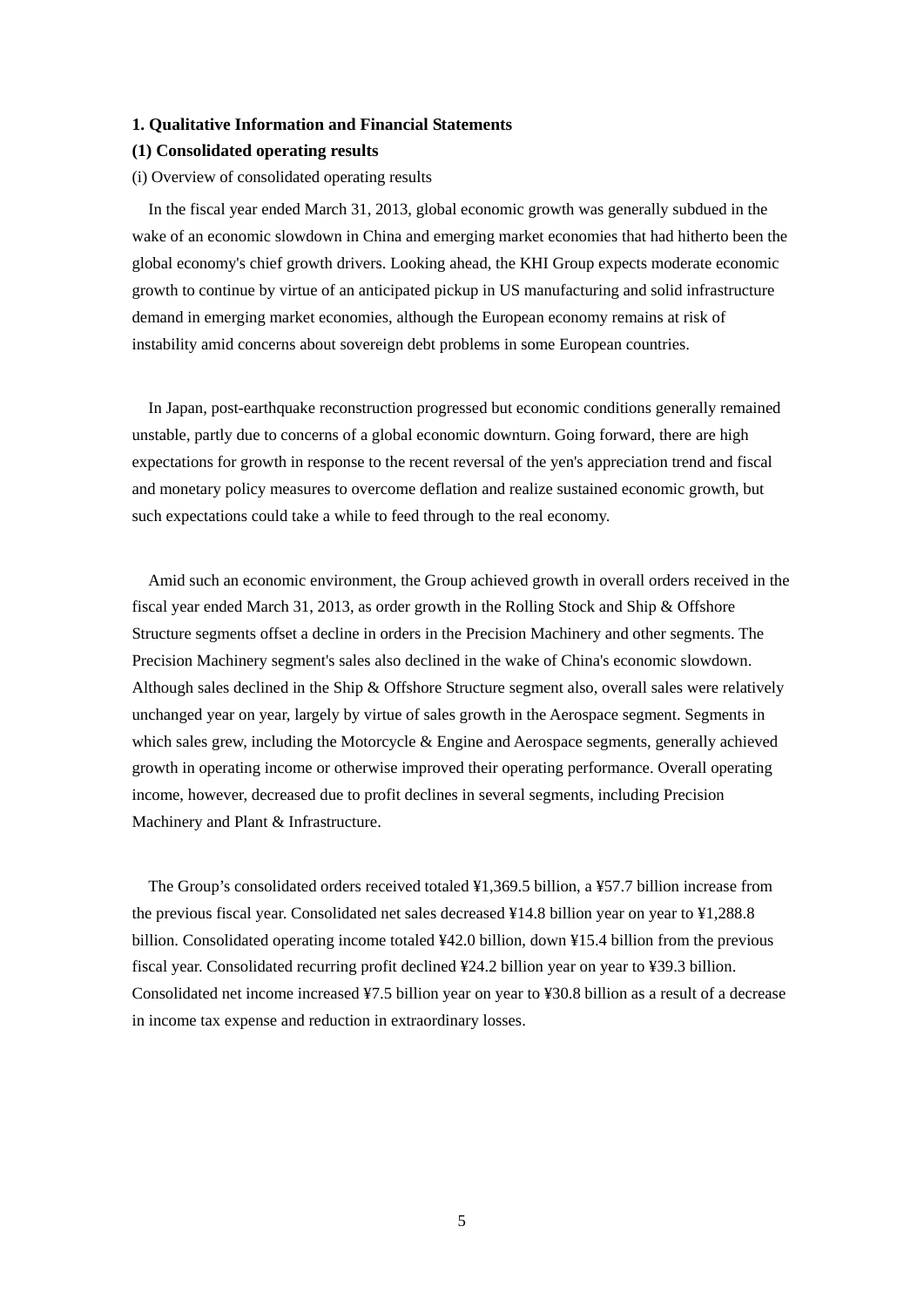Consolidated operating performance in the fiscal year ended March 31, 2013, is summarized by segment below.

# (ii) Segment information

| Fiscal year ended March 31<br>Orders received<br>2012<br>2013<br>Fiscal year ended March 31<br>Operating<br>Operating<br><b>Net</b><br><b>Net</b><br>2013<br>2012<br>Segment<br>sales<br>sales<br>income<br>income<br>Ship & Offshore Structure<br>113.5<br>3.9<br>105.7<br>39.9<br>90.3<br>4.1<br>2.2<br>5.1<br><b>Rolling Stock</b><br>129.9<br>132.6<br>124.4<br>66.0<br>7.8<br>14.8<br>206.5<br>283.4<br>239.1<br>327.2<br>Aerospace<br>7.0<br>7.7<br>227.2<br>207.0<br>194.6<br>255.5<br>Gas Turbine & Machinery<br>9.7<br>Plant & Infrastructure<br>115.8<br>122.8<br>113.6<br>119.2<br>14.1<br>2.3<br>235.2<br>251.8<br>235.2<br>(2.9)<br>251.8<br>Motorcycle & Engine<br>130.4<br>8.4<br>175.0<br>174.5<br>Precision Machinery<br>26.6<br>109.7<br>3.8<br>122.2<br>124.2<br>1.2<br>123.2<br>125.1<br>Other<br>(8.0)<br>(8.8)<br>Adjustments<br>$\overline{\phantom{a}}$<br>$\overline{\phantom{a}}$<br>$\overline{\phantom{a}}$ | Segment net sales, operating income, and orders received | (billions of yen) |      |         |      |         |         |  |
|-----------------------------------------------------------------------------------------------------------------------------------------------------------------------------------------------------------------------------------------------------------------------------------------------------------------------------------------------------------------------------------------------------------------------------------------------------------------------------------------------------------------------------------------------------------------------------------------------------------------------------------------------------------------------------------------------------------------------------------------------------------------------------------------------------------------------------------------------------------------------------------------------------------------------------------------|----------------------------------------------------------|-------------------|------|---------|------|---------|---------|--|
|                                                                                                                                                                                                                                                                                                                                                                                                                                                                                                                                                                                                                                                                                                                                                                                                                                                                                                                                         |                                                          |                   |      |         |      |         |         |  |
|                                                                                                                                                                                                                                                                                                                                                                                                                                                                                                                                                                                                                                                                                                                                                                                                                                                                                                                                         |                                                          |                   |      |         |      |         |         |  |
|                                                                                                                                                                                                                                                                                                                                                                                                                                                                                                                                                                                                                                                                                                                                                                                                                                                                                                                                         |                                                          |                   |      |         |      |         |         |  |
|                                                                                                                                                                                                                                                                                                                                                                                                                                                                                                                                                                                                                                                                                                                                                                                                                                                                                                                                         |                                                          |                   |      |         |      |         |         |  |
|                                                                                                                                                                                                                                                                                                                                                                                                                                                                                                                                                                                                                                                                                                                                                                                                                                                                                                                                         |                                                          |                   |      |         |      |         |         |  |
|                                                                                                                                                                                                                                                                                                                                                                                                                                                                                                                                                                                                                                                                                                                                                                                                                                                                                                                                         |                                                          |                   |      |         |      |         |         |  |
|                                                                                                                                                                                                                                                                                                                                                                                                                                                                                                                                                                                                                                                                                                                                                                                                                                                                                                                                         |                                                          |                   |      |         |      |         |         |  |
|                                                                                                                                                                                                                                                                                                                                                                                                                                                                                                                                                                                                                                                                                                                                                                                                                                                                                                                                         |                                                          |                   |      |         |      |         |         |  |
|                                                                                                                                                                                                                                                                                                                                                                                                                                                                                                                                                                                                                                                                                                                                                                                                                                                                                                                                         |                                                          |                   |      |         |      |         |         |  |
|                                                                                                                                                                                                                                                                                                                                                                                                                                                                                                                                                                                                                                                                                                                                                                                                                                                                                                                                         |                                                          |                   |      |         |      |         |         |  |
|                                                                                                                                                                                                                                                                                                                                                                                                                                                                                                                                                                                                                                                                                                                                                                                                                                                                                                                                         |                                                          |                   |      |         |      |         |         |  |
|                                                                                                                                                                                                                                                                                                                                                                                                                                                                                                                                                                                                                                                                                                                                                                                                                                                                                                                                         |                                                          |                   |      |         |      |         |         |  |
|                                                                                                                                                                                                                                                                                                                                                                                                                                                                                                                                                                                                                                                                                                                                                                                                                                                                                                                                         |                                                          |                   |      |         |      |         |         |  |
|                                                                                                                                                                                                                                                                                                                                                                                                                                                                                                                                                                                                                                                                                                                                                                                                                                                                                                                                         | Total                                                    | 1,288.8           | 42.0 | 1,303.7 | 57.4 | 1,369.5 | 1,311.8 |  |

Note: Net sales include only sales to external customers.

### **Ship & Offshore Structure**

Consolidated orders received totaled ¥105.7 billion, a large increase of ¥65.8 billion from the previous fiscal year. They included orders for one submarine and five carriers, including LNG carriers.

Consolidated net sales decreased ¥23.1 billion year on year to ¥90.3 billion as growth in construction of liquefied gas carriers, including LNG and LPG carriers, was offset by a decline in construction of other classes of vessels, most notably Capesize bulk carriers.

Despite the sales decline, consolidated operating income was roughly unchanged year on year at ¥4.1 billion, bolstered by cost reductions and yen depreciation.

### **Rolling Stock**

Consolidated orders received increased ¥58.3 billion to ¥124.4 billion, largely as a result of high-speed rail car orders from Taiwan and subway car orders from Singapore.

Consolidated net sales were roughly unchanged year on year at ¥129.9 billion as domestic sales growth driven by increased demand from JR companies was offset by a decline in overseas sales.

Consolidated operating income decreased ¥2.9 billion year on year to ¥2.2 billion due to a decline in profitability of overseas projects.

### **Aerospace**

Despite growth in orders for component parts for the Boeing777 and 787, consolidated orders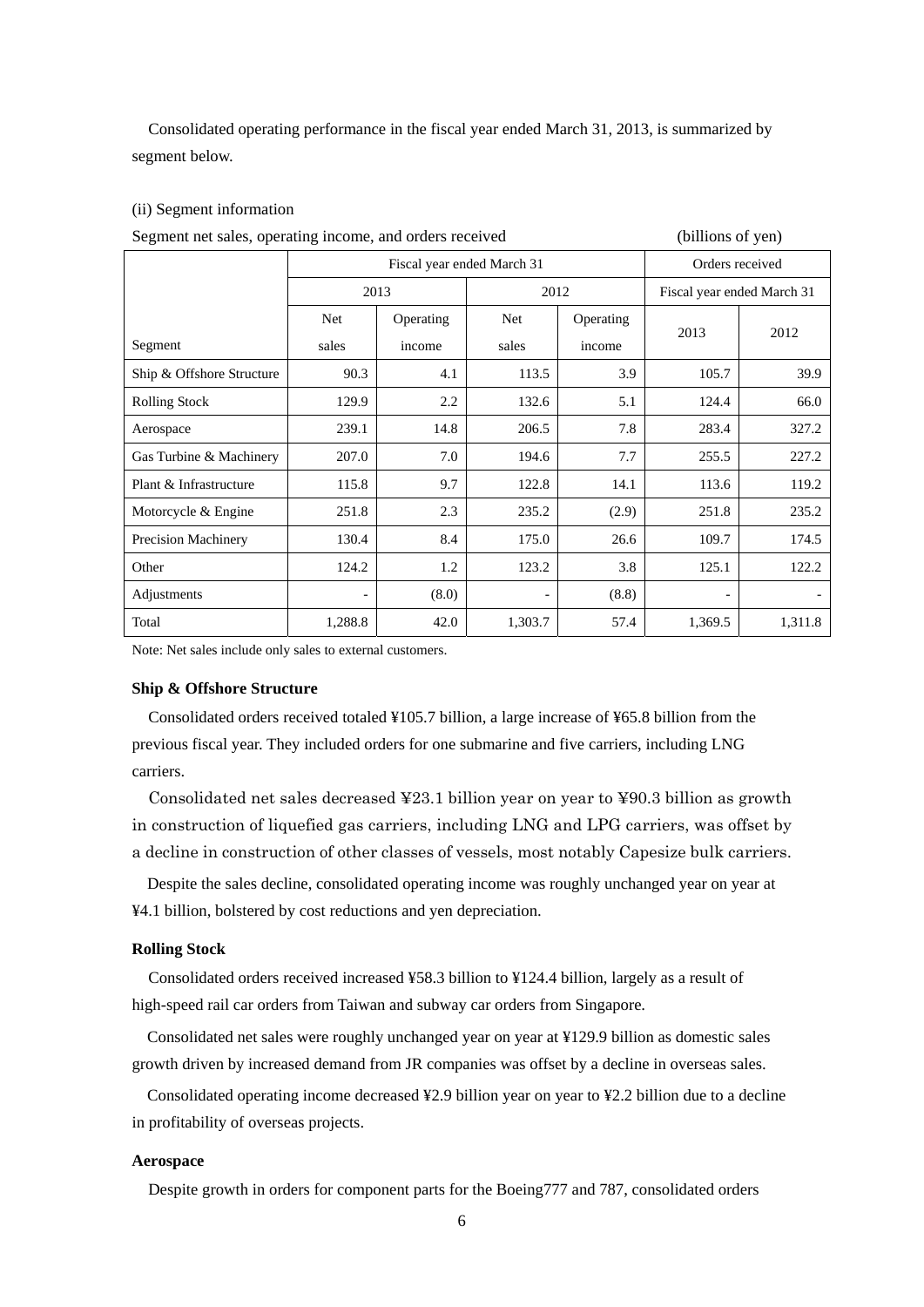received decreased to ¥283.4 billion, down ¥43.7 billion from the previous fiscal year, when the segment booked large orders from Japan's Ministry of Defense.

Consolidated net sales increased ¥32.5 billion year on year to ¥239.1 billion, largely as a result of growth in sales of component parts for the Boeing777 and 787 coupled with growth in sales of the C-2 transport aircraft and other aircraft to Japan's Ministry of Defense.

Consolidated operating income increased sharply, up ¥7.0 billion year on year to ¥14.8 billion, largely due to sales growth and cost reductions.

### **Gas Turbine & Machinery**

Consolidated orders received increased ¥28.2 billion to ¥255.5 billion, largely as result of growth in orders for component parts for commercial aircraft jet engines.

Consolidated net sales grew ¥12.3 billion year on year to ¥207.0 billion, as increased sales of component parts for commercial aircraft jet engines and gas engines offset a decline in sales of diesel engines for ships.

Consolidated operating income decreased ¥0.7 billion year on year to ¥7.0 billion, largely due to increased amortization of R&D expenditures for new projects.

### **Plant & Infrastructure**

Consolidated orders received decreased ¥5.6 billion yen year on year to ¥113.6 billion. Although the segment won an order for cryogenic tanks for the Ichthys LNG project, domestic orders for LNG storage tanks and conveyance equipment declined.

Consolidated net sales were down ¥6.9 billion year on year to ¥115.8 billion as continued robust sales of LNG storage tank and growth in sales of conveyance equipment and refuse incineration plants failed to offset a decrease in revenues from large overseas projects.

Consolidated operating income totaled ¥9.7 billion, a steep decline of ¥4.3 billion year on year, as a result of the sales decline and shrinkage in profit margins.

### **Motorcycle & Engine**

Consolidated net sales grew ¥16.6 billion year on year to ¥251.8 billion. By region, motorcycle sales declined in Europe but increased in the US and emerging market economies, most notably Indonesia.

Consolidated operating income totaled ¥2.3 billion, a ¥5.3 billion year-on-year improvement largely attributable to sales growth and improved profitability.

### **Precision Machinery**

Consolidated orders received totaled ¥109.7 billion, a steep ¥64.8 billion year-on-year decline mainly due to reduced demand for hydraulic equipment for construction machinery in emerging market economies, most notably China.

This downshift in emerging market, particularly Chinese, demand for hydraulic equipment for construction machinery resulted in a large decline in sales also. Consolidated net sales were down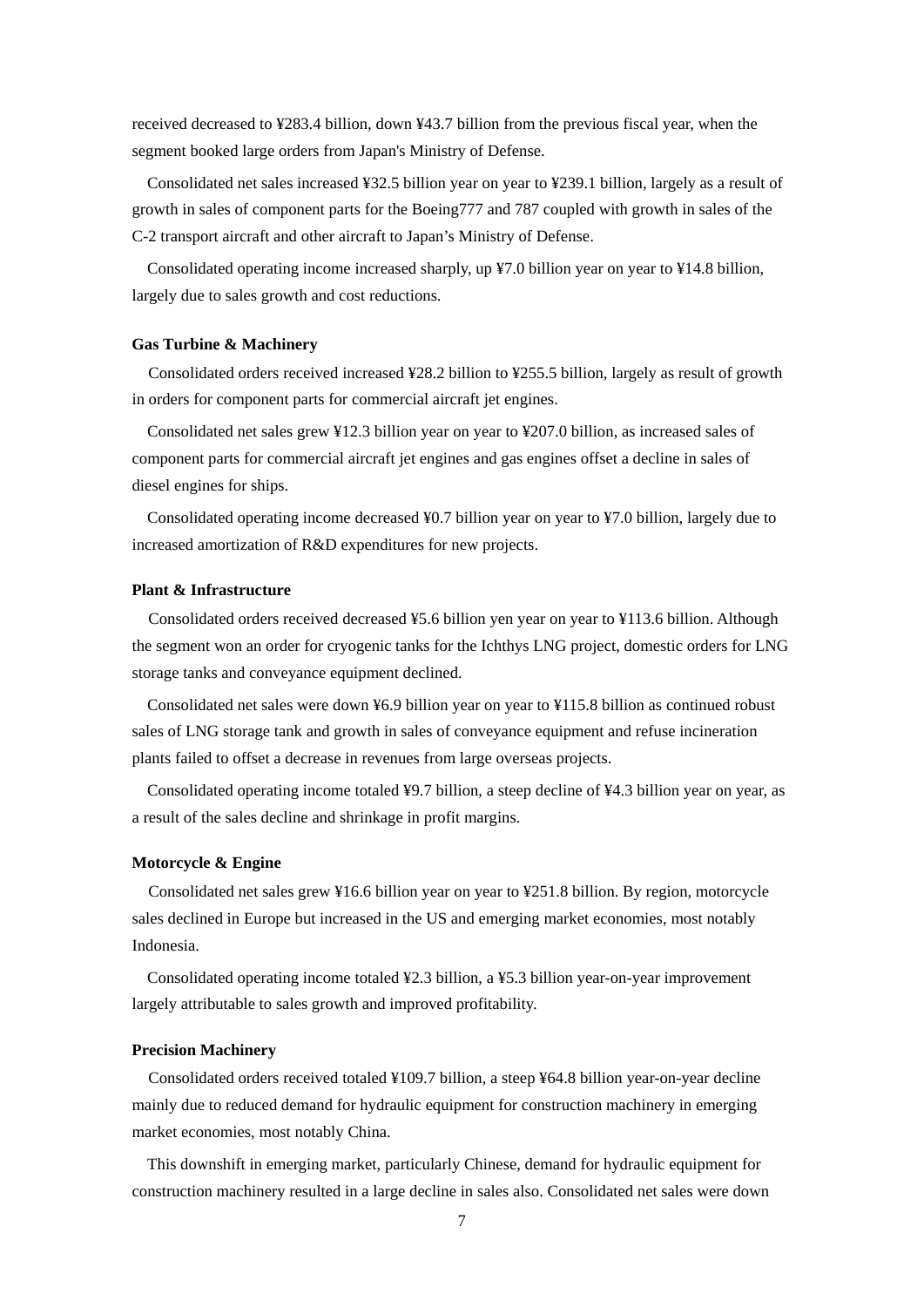¥44.6 billion year on year to ¥130.4 billion.

Consolidated operating income totaled ¥8.4 billion, a steep decline of ¥18.1 billion year on year, largely due to the sales decline and growth in fixed expenses stemming from capital investments in the previous fiscal year.

### **Other Operations**

Consolidated net sales increased ¥1.0 billion yen year on year to ¥124.2 billion. Consolidated operating income decreased ¥2.5 billion year on year to ¥1.2 billion.

#### (iii) Consolidated earnings outlook

The global economy is generally on track toward a moderate growth trajectory against a backdrop of solid growth in emerging-market and resource-producing economies coupled with signs of economic recovery in the US and China. The Japanese economy is also expected to embark on a recovery driven by a pickup in post-earthquake reconstruction and expectations that the government's growth strategy will prove effective. In Europe, however, economies beset by debt problems are expected to remain sluggish for a while longer.

While the operating environment is thus generally improving, the Company will diligently conduct operations in the fiscal year ending March 2014, the first year of its *Medium-Term Business Plan 2013*, in the aim of rectifying the downturn in its operating performance in the fiscal year just ended. The Company will also pursue specific initiatives toward realization of *Kawasaki Business Vision 2020*.

For the fiscal year ending March 31, 2014, the Company forecasts consolidated net sales of ¥1,380 billion, a year-on-year increase of ¥90 billion. Although the Company anticipates a sales decline in the Ship & Offshore Structure segment, it projects sales growth in the Aerospace, Rolling Stock, and Motorcycle & Engine segments.

In terms of earnings, the Company forecasts consolidated operating income of ¥60 billion, recurring profit of ¥53 billion, and net income of ¥34 billion. The Company plans to achieve these forecasts by continuing to vigorously implement initiatives to improve earnings across all operations through such means as reducing fixed and overhead expenses and boosting productivity.

The Company's earnings forecasts assume exchange rates of ¥95 to the US dollar and ¥120 to the euro.

The Company plans to implement the following accounting changes effective from the fiscal year ending March 31, 2014.

### *Change in depreciation method*

The Group has hitherto mainly depreciated its domestic property, plant and equipment by the declining balance method based on useful lives prescribed in the Corporation Tax Act. Effective from the fiscal year ending March 31, 2014, the Company plans to switch to the straight line method and revise property, plant and equipment's useful lives to more appropriately reflect these assets'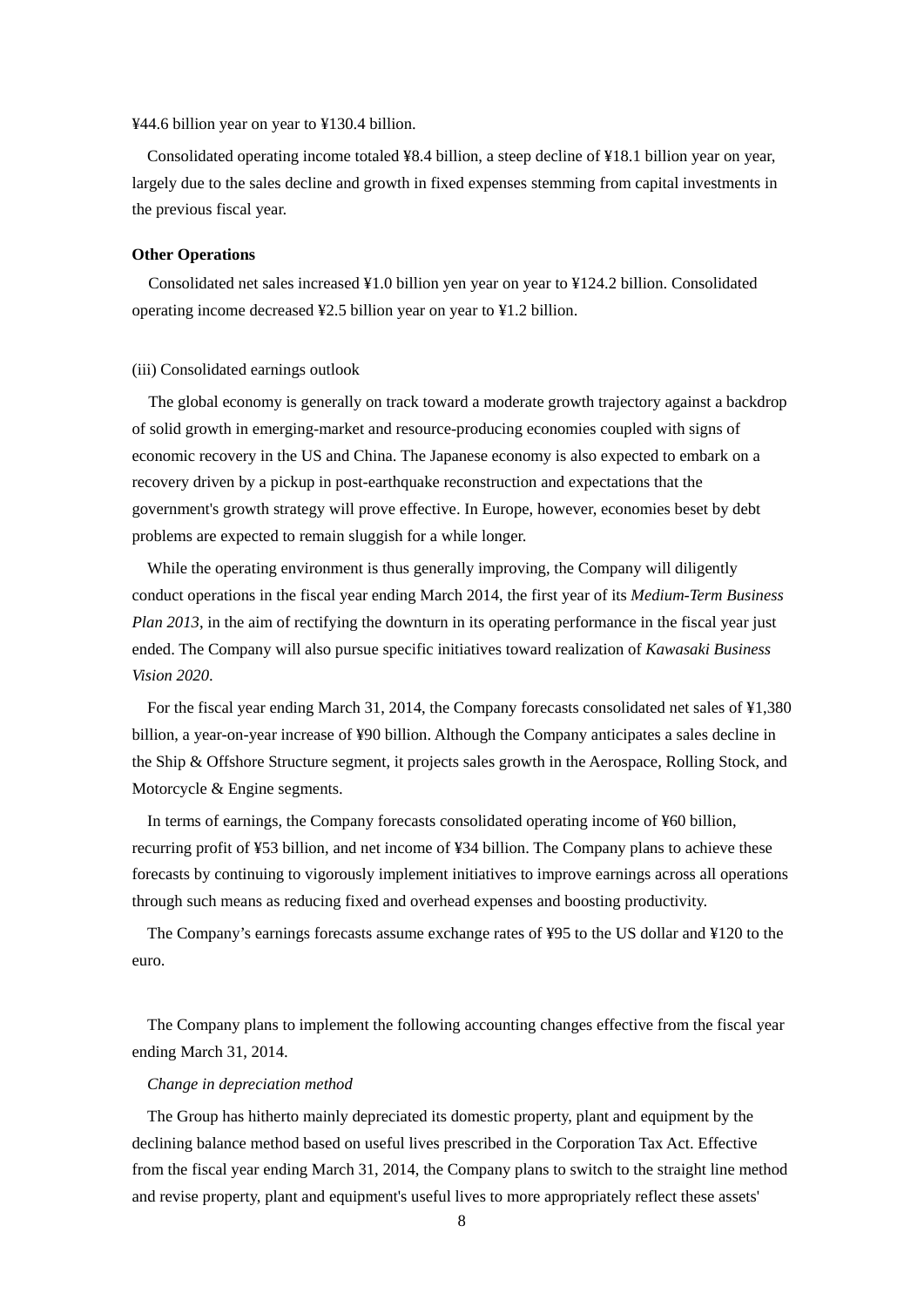future usage. The effects of this change in depreciation method will extend indefinitely into the future. In the fiscal year ending March 2014, the Company estimates that the change will reduce its depreciation expense by approximately ¥16 billion.

### *Change in financial statement presentation of FIA*

In the Gas Turbine & Machinery segment, when the Company's main partners sell jet engines to airlines, the airlines demand a concession called fleet introductory assistance (FIA), a type of discount and sales promotion expense. The Company is charged a share of this FIA in proportion to its involvement in projects. The Company has hitherto included these FIA charges in cost of sales. Effective from the fiscal year ending March 31, 2014, the Company plans to switch to reporting FIA charges as a deduction from sales to more appropriately report its operating performance in light of recent research reports and debate on revenue recognition. In the fiscal year ending March 31, 2014, the Company estimates that this change will reduce net sales by roughly ¥30 billion and orders received by ¥40 billion.

### **(2) Consolidated financial position**

(i) Financial condition

### (A) Assets

At March 31, 2013, consolidated assets totaled ¥1,466.2 billion, a 7.6% increase from March 31, 2012. Of this total, current asset accounted for ¥1,016.8 billion, a 5.1% increase from March 31, 2012. The increase in current assets was chiefly attributable to growth in trade receivables stemming from the booking of net sales and inventory growth in tandem with progress toward completion of construction work. Fixed assets totaled ¥449.4 billion at March 31, 2013, a 13.8% increase from the previous fiscal year. Their growth was largely attributable to capital investments that increased property, plant and equipment and acquisition of an equity stake in Dalian Cosco KHI Ship Engineering Company, Ltd.

### (B) Liabilities

Consolidated liabilities increased 6.7% year on year to ¥1,116.4 billion at March 31, 2013. The increase was largely the net result of a 19.0% increase in interest-bearing debt, which ended the fiscal year at ¥484.6 billion, and reductions in notes and accounts payable, provision for employee retirement and severance benefits, and provision for losses on construction contracts.

### (C) Net assets

Consolidated net assets at March 31, 2013, totaled ¥349.8 billion, a 10.7% increase from March 31, 2012. The increase was largely attributable to the dividend payments and the booking of net income.

### (ii) Cash flows

### (A) Cash flows from operating activities

Operating activities provided net cash of ¥28.1 billion, a ¥56.6 billion decrease from the previous fiscal year. Major sources of operating cash flow included depreciation and amortization of ¥48.3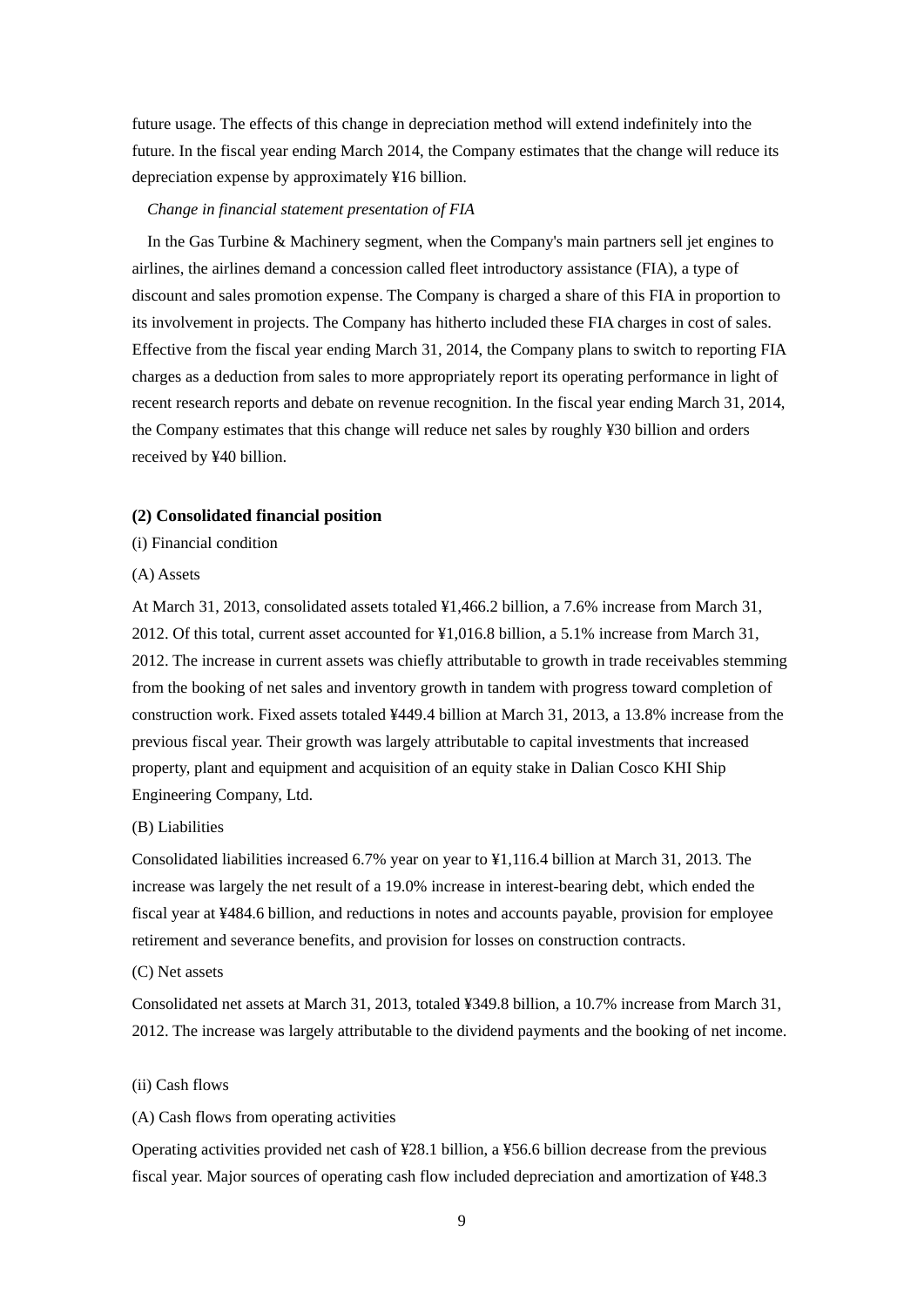billion and a ¥10.6 billion decrease in trade receivables. Major uses of operating cash flow included a ¥41.1 billion reduction in trade payables and tax payments of ¥15.7 billion.

(B) Cash flows from investing activities

Investing activities used net cash of ¥81.1 billion, a ¥15.2 billion increase from the previous fiscal year, mainly to acquire property, plant and equipment.

(C) Cash flows from financing activities

Financing activities provided net cash of ¥57.6 billion, an ¥84.5 billion increase from the previous fiscal year. This cash inflow stemmed mainly from increased borrowings.

### (iii) Cash flow ratios

| Fiscal year ended March 31:     | 2009 | 2010   | 2011  | 2012  | 2013   |
|---------------------------------|------|--------|-------|-------|--------|
| Equity ratio $(\%)$             | 20 7 | 20.4   | 21.3  | 22.4  | 23.0   |
| Market-value equity ratio (%)   |      | 31.8   | 45.1  | 31.0  | 33.6   |
| Debt-to-cash-flow ratio $(\%)$  |      | .421.2 | 523.7 | 480.5 | .724.6 |
| Interest-coverage ratio (times) |      |        |       | 19.0  |        |

Notes:

1. Ratios are calculated as follows.

Ratio of shareholders' equity to total assets: Shareholders' equity / Total assets Market-value equity ratio: Market capitalization / Total assets Debt-to-cash-flow ratio: Interest-bearing debt / Cash flow from operating activities Interest-coverage ratio: Cash flow from operating activities / Interest paid

- 2. All ratios are calculated using consolidated-basis financial data.
- 3. Market capitalization is calculated by multiplying the closing price of the company's stock by the number of shares issued and outstanding (excluding treasury stock) at the end of the fiscal year.
- 4. The figure for cash flow from operating activities is taken from cash flow from operating activities on the consolidated statement of cash flows.
- 5. Interest-bearing debt is all interest-bearing debt listed under liabilities on the consolidated balance sheet. Interest paid is the figure for "Cash paid for interest" on the consolidated statement of cash flows.
- 6. The debt-to-cash-flow ratio and interest coverage ratio are omitted for the fiscal year ended March 31, 2009, because that fiscal year's operating cash flow was negative.

# **(3) Dividend policy and dividends for the fiscal years 2013 and 2014**

The Company's basic policy is to pay shareholders stable dividends commensurate with earnings on an ongoing basis while internally retaining sufficient funds to strengthen and expand its earnings power and operating foundation in pursuit of future growth. After comprehensively considering its earnings performance, the sufficiency of its retained earnings, and other relevant factors in light of said policy, the Company intends to pay a dividend of ¥5 per share for the fiscal year ended March 31, 2013.

For the fiscal year ending March 31, 2014, the Company plans to pay a dividend of ¥5 per share.

# **(4) Business and other risks**

No risks other than those disclosed under the heading "Business and Other Risks" in the Company's most recent full-year statutory financial report (filed June 27, 2012) have surfaced since said filing. Updated risk disclosures are therefore omitted here.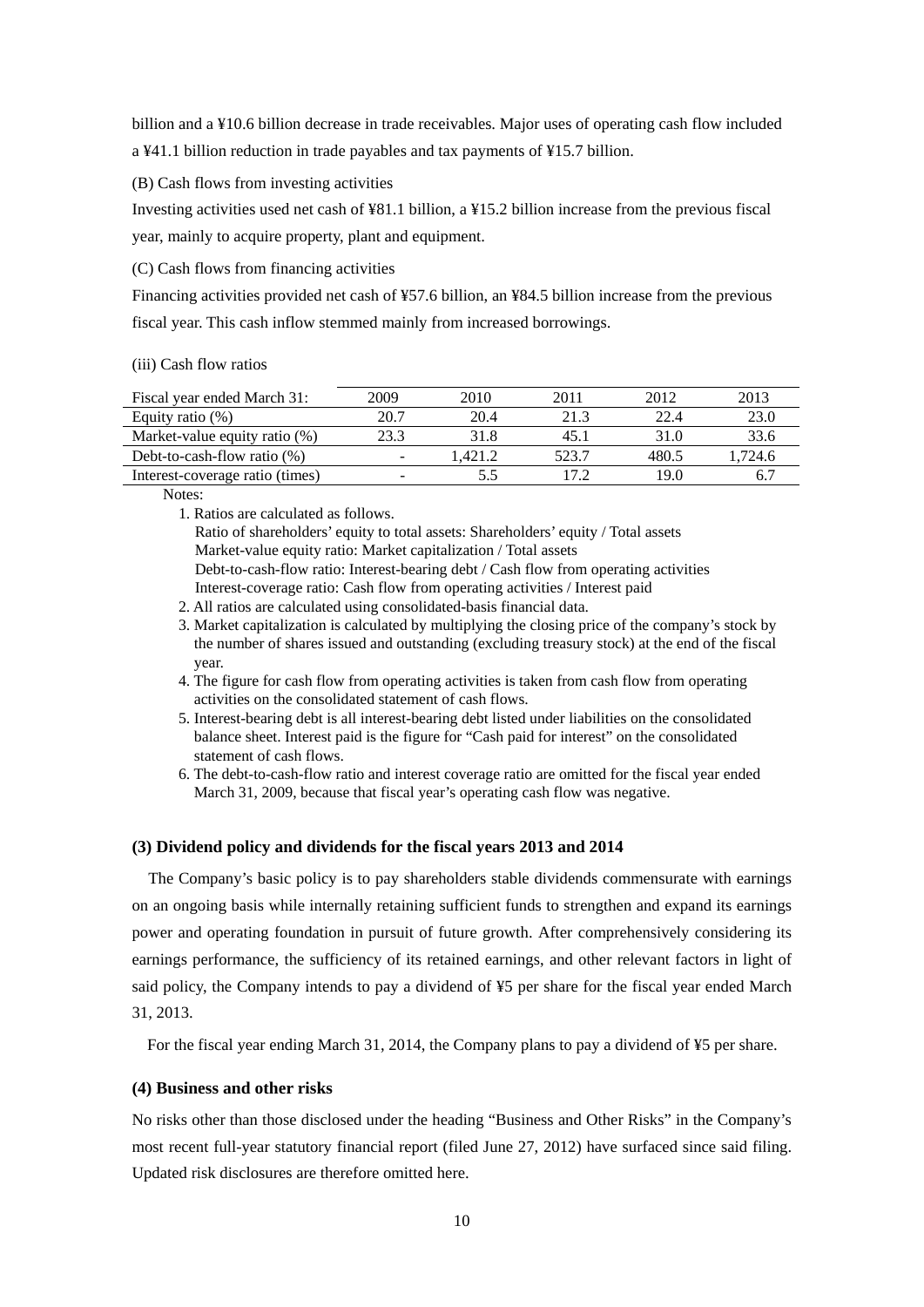## **2. Status of Group**

There have been no material changes in the "Chart of Operations (Nature of Operations)" and the "Status of Affiliated Companies" in the Company's most recent full-year statutory financial report (filed June 27, 2012). Updated disclosure of them is therefore omitted here.

### **3. Management Strategy**

# **(1) Basic management strategy**

The Group has embraced a mission of creating new value conducive to formation of an affluent, beautiful society in harmony with the global environment through utilization of its broad array of sophisticated technological capabilities in accord with its Group Mission Statement, "Kawasaki, working as one for the good of the planet." To concretely fulfill this Group Mission, the Group formulated *Kawasaki Business Vision 2020* (*2020 Vision*) and designated "Land, Sea and Air Transport Systems," "Energy & Environmental Engineering," and "Industrial Equipment" as its principal business sectors. With its innovative, leading-edge technological capabilities, the Group aims to help customers and society realize their potential by nimbly providing products and services that meet the diverse needs of people throughout the world.

The Group invests in plant and equipment to meet future demand and conducts R&D on an ongoing basis as a provider of core societal infrastructure. At the same time, the Group has adopted a basic policy of meeting its shareholders' expectations by paying dividends commensurate with earnings on an ongoing basis while internally retaining sufficient funds to maintain and strengthen a cycle of rewarding its stakeholders with the fruits of its operations and expand its earnings power and operating foundation in pursuit of future growth.

### **(2) Target management metrics**

In the aim of generating profits sufficient to meet investors' expectations, the Group has adopted ROIC (return on invested capital: earnings before interest and taxes  $\div$  invested capital), a measure of capital efficiency, as its target metric of operating performance. While seeking to maximize ROIC, the Group will also endeavor to strengthen its financial condition through earnings growth and improvement in invested-capital efficiency.

### **(3) Medium- to long-term management strategy**

#### [Review of *Medium-Term Business Plan (FY2010–2012)*]

In April 2010, the Company adopted a business plan (*Medium-Term Business Plan 2010*) for the three years through fiscal 2012 as an action plan to realize its *2020 Vision*. Earnings subsequently came under pressure from various factors, including yen appreciation in excess of the Company's exchange rate assumptions and prolonged economic stagnation in developed economies. Nonetheless, the Group surpassed its initial earnings forecasts in both fiscal 2010 and 2011 and achieved *Medium-Term Business Plan 2010*'s targets one year ahead of schedule by virtue of efforts to reliably capitalize on demand growth driven by China's rapid economic growth. However, in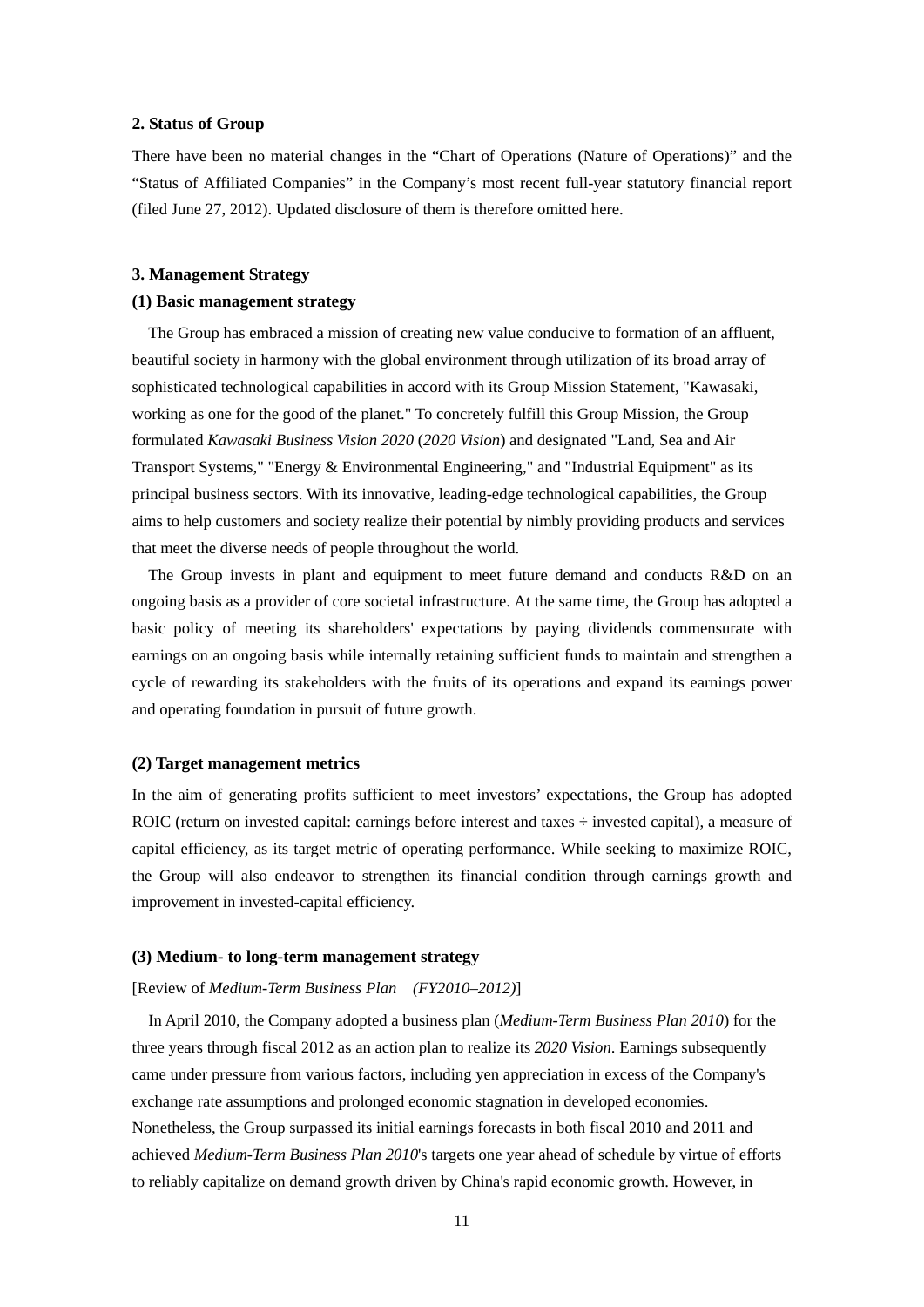fiscal 2012, *Medium-Term Business Plan 2010*'s final year, the Group fell short of the plan's initial operational targets in the wake of a Chinese economic slowdown, continued yen appreciation and intensification of competition in global markets. Even amid such an environment, the Group achieved profitability across all of its business segments, including the previously unprofitable Motorcycle & Engine segment. The Group believes that it further enhanced the soundness of its business operations in fiscal 2012.

## [Formulation of *Medium-Term Business Plan (FY2013–2015)*]

The Group has formulated a new medium-term business plan (*Medium-Term Business Plan 2013*) for fiscal 2013 through 2015 after partially revising *2020 Vision* in response to reflection upon the *Medium-Term Business Plan 2010*'s outcome and subsequent changes in the environment. In revising *2020 Vision*, the Group placed priority on swiftly adapting to changes in the environment and meeting increasingly diverse societal needs through system solutions businesses. The Group also identified markets and business domains with promising growth prospects and clarified the direction in which it aims to evolve. Additionally, the Group newly formulated a "Kawasaki Corporate Brand Strategy" to further upgrade its global presence.

In the newly formulated *Medium-Term Business Plan 2013*, the Group has developed an action plan to maintain sustained growth and craft a more detailed roadmap for realization of its *2020 Vision*. In particular, security of energy and resource supplies, including rare earth metals, has become a critical issue for Japan in the wake of the Great East Japan Earthquake and resource demand growth stemming from emerging market economies' growth. The Group formulated its *Medium-Term Business Plan 2013* based on a strong commitment to playing a key role in the government's current growth strategy, including such resource security issues, as a company that evolves together with society. The Group's priorities under its *Medium-Term Business Plan 2013* are discussed below.

### **(4) Management priorities**

Although the global economy is on track toward a moderate growth trajectory, conditions now differ from the previous medium-term plan's term, when the Chinese economy was the global economy's major growth engine. The Group expects other emerging-market and resource-producing economies to achieve robust growth. Even in developed countries, certain business domains such as energy efficiency, environmental engineering, and leading-edge technologies have promising growth prospects. To unfailingly capture growing demand in these diverse growth markets and businesses, the Group has decided to expedite its global strategy across all of its business segments and in its parent company's Marketing Division.

One particularly important priority is expanding the Group's operations in the energy and environmental engineering sector amid growing awareness of global energy challenges. The Group expects dispersed power sources to benefit from demand growth as energy systems adaptable to local conditions in not only the domestic market but also emerging market economies in which energy scarcity is a concern. In the dispersed power source market, the Group must swiftly respond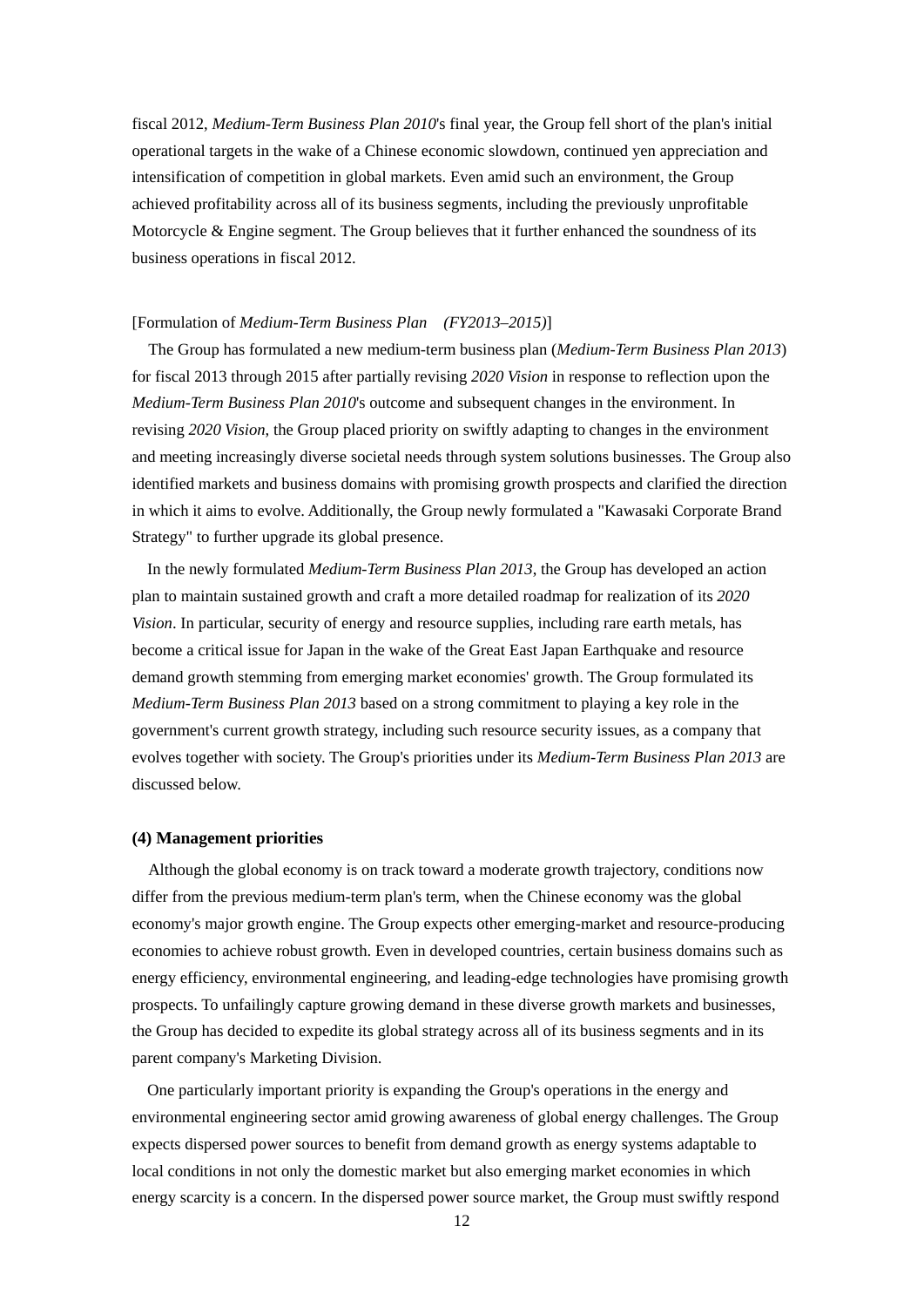to diverse customer needs. Specifically, the Group intends to reorient its business model from internally-driven product development to a customer-centric approach. The Group is also promoting cross-organizational sharing of diverse knowledge cultivated in different business segments and strengthening its businesses that offer customers solutions in the form of complete energy systems.

With resource development picking up in countries such as Australia, Brazil, and the US, where a shale gas boom is underway, the Group aims to expand its operations in a wide range of domains, including not only energy utilization but also resource development, storage and transport. In the land, sea and air transport equipment and industrial equipment sectors, the Group is pursuing expansion of its operations through technologies that improve operational and energy efficiency. In the transport equipment sector, the Group is placing priority on early commercialization of new propulsion systems. In the industrial equipment sector, the Group's priorities include branching into the advanced production system and hydraulic mobile equipment markets.

Among the sectors identified in Japan's growth strategy, the Group considers "health and medical care," "next-generation infrastructure," "energy," and "marine resource development" to be particularly important. In addition to building a system to commercialize automated cell culture equipment, the Group plans to commence feasibility testing of tidal power generation systems and design a CO2-free hydrogen chain integration for a pilot chain scheduled to be commissioned into operation in 2017. The Group plans to accelerate its development of these new products and businesses.

To build an operational foundation to support the above initiatives, the Group will endeavor to strengthen its manufacturing capabilities by building an optimal global production platform revolving around "mother factories" in Japan. The Group will also systematically invest in future growth through human resource development, capital investment, and R&D. To do so, the Group will strengthen its financial foundations through such means as significantly improving free cash flow across all business segments.

Individual business segments' priorities are as follows.

- (i) Ship & Offshore Structure: Increase orders received for LNG carriers; develop technologies for a new propulsion plant for LNG carriers and technologies for LNG-fueled ships, etc.; expand Chinese operations and launch operations in Brazil; branch into the marine development sector; and strengthen the foundations of the naval shipping business
- (ii) Rolling Stock: Improve competitiveness by developing leading-edge technologies and products, including new rolling stock, that meet customers' needs; strengthen project management capabilities to accommodate growth in overseas projects; and build an optimal global business model that includes overseas production, overseas supply chains, and utilization of partnerships
- (iii) Aerospace: Establish a mass production system for C-2 transport and P-1 fixed-wing patrol aircraft, including repair services and parts resupply, and apply it to derivative aircraft; accommodate growth in Boeing 787 component production and apply to derivative aircraft
- (iv) Gas Turbine & Machinery: Develop an energy solutions business based on high-efficiency industrial gas turbines and gas engines; meet domestic demand for dispersed power sources and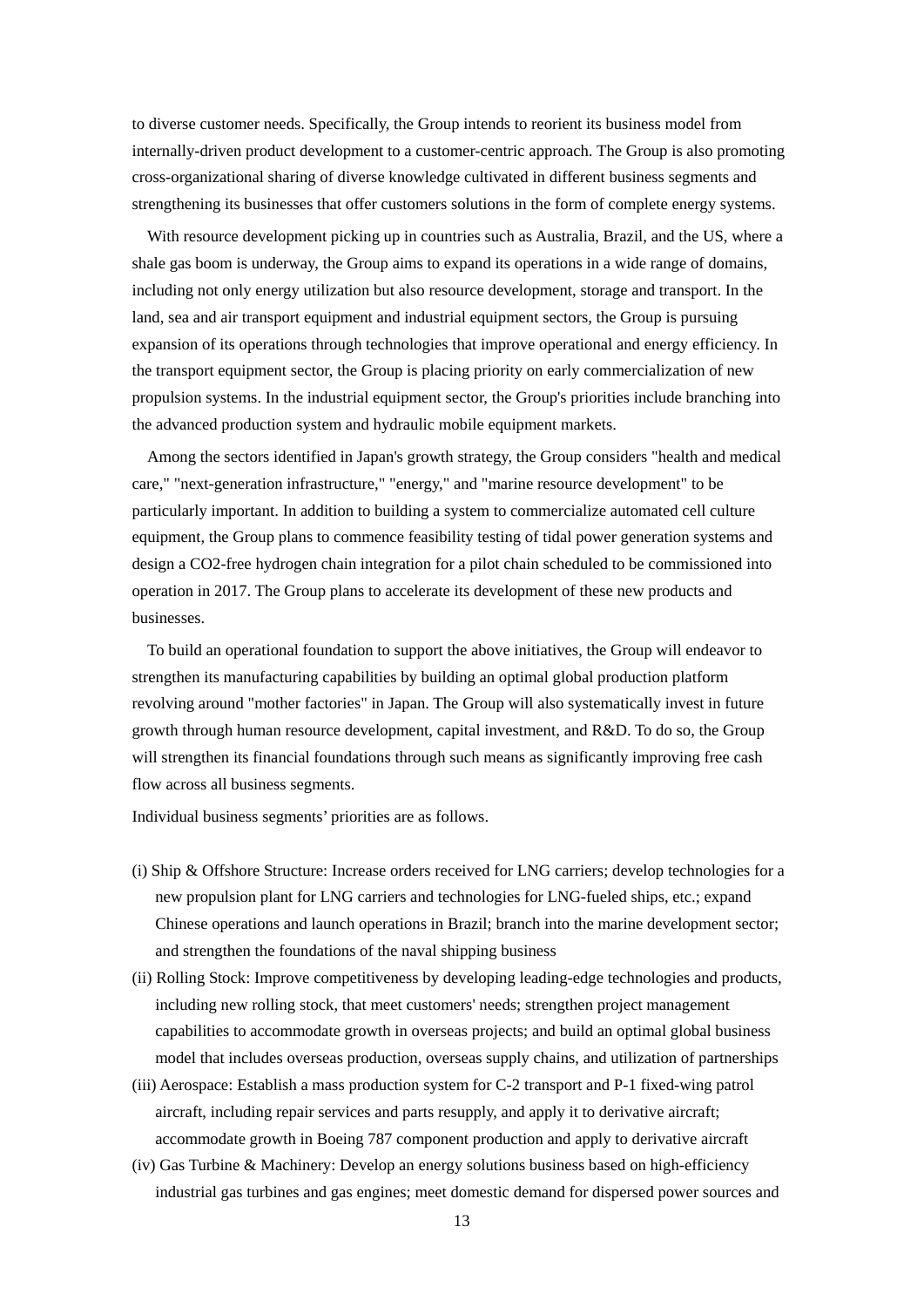cultivate overseas markets; and develop new models of jet engines for civilian aircraft and improve jet engine production efficiency

- (v) Plant & Infrastructure: Improve competitiveness in the energy and environmental engineering sector by upgrading existing products; and expand overseas operations, mainly in emerging-market and resource-producing economies, by rapidly commercializing new products and technologies, cultivating human resources, and strengthening overseas partnerships
- (vi) Motorcycle & Engine: Improve cost-competitiveness by optimizing production operations and expanding supply chains globally; expand sales in emerging markets in which the segment is already active (e.g., Southeast Asia, Brazil); cultivate new markets, and develop advanced technologies for environmental compliance
- (vii) Precision Machinery: Maintain high share of market for hydraulic components for excavators and expand presence in global market for construction machinery other than excavators; improve cost-competitiveness in the robot sector, and expand robot sales in emerging markets
- (viii) Other: Strengthen development capabilities, expand global market share and increase earnings through an alliance with Hitachi Construction Machinery Co., Ltd. in the construction machinery business

Needless to add, compliance with applicable laws is fundamental to the Group's business activities such as those described above. The Group has decided to adopt a system of outside directors, and is strengthening management oversight by selecting outside auditors who do not have a vested interest in the Group in addition to auditors who possess considerable experience in financial and accounting matters. The Group has prescribed internal corporate ethics regulations and is endeavoring to ensure that all personnel are knowledgeable about the laws with which they must comply. Toward this end, the Group conducts multi-level training programs, distributes a variety of guidebooks, and so on. The Group is also carrying out organizational initiatives to promote thorough legal compliance, such as establishing organizational units in charge of compliance within each operating division, in addition to establishing a head-office department that oversees internal controls, compliance, and CSR activities. Meanwhile, the Group is endeavoring to establish a corporate culture that always places the utmost priority on information disclosure and transparency.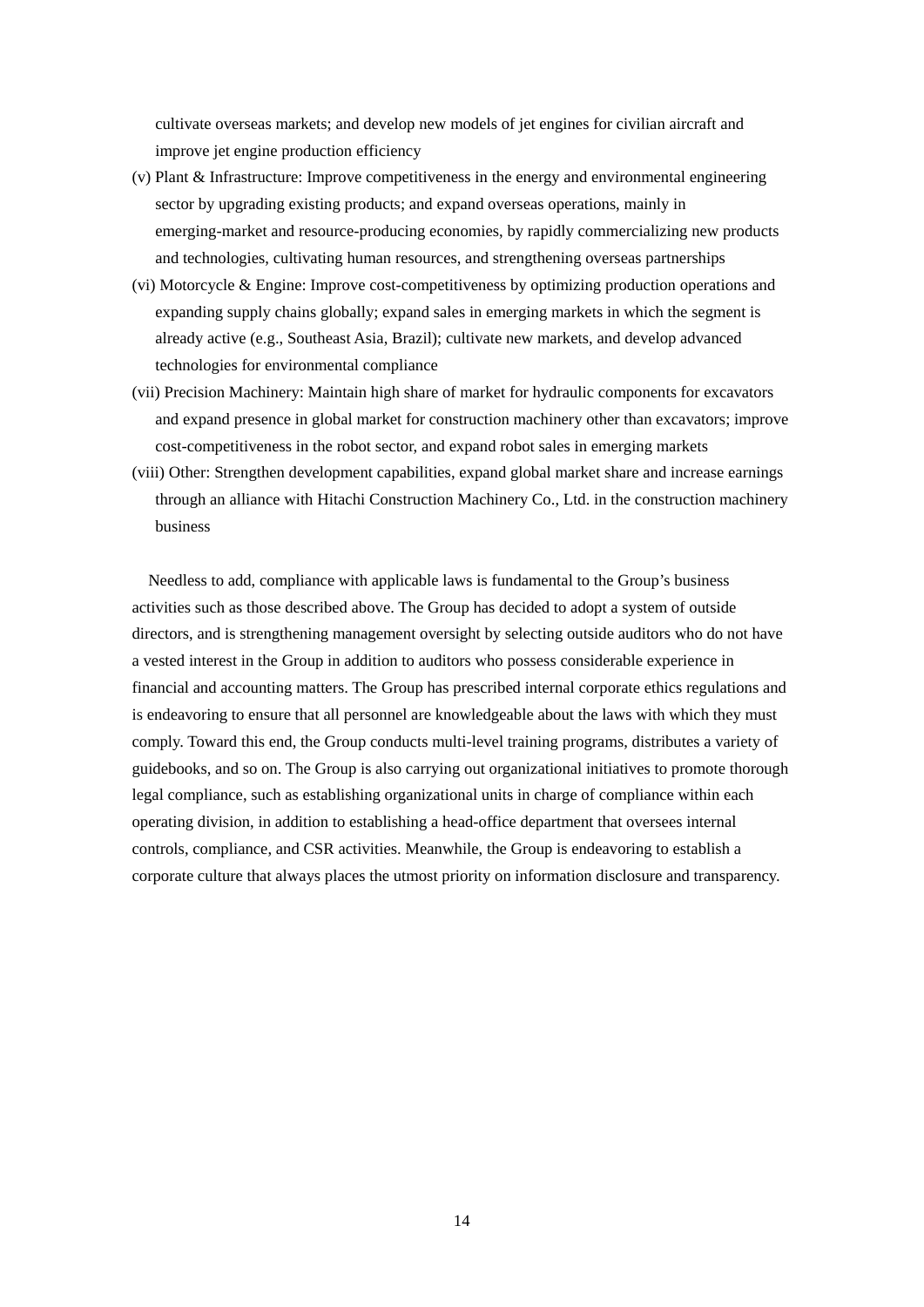# **4. Consolidated Financial Statements**

# **(1) Consolidated balance sheets**

| March 31<br>Millions of yen         |           |           |
|-------------------------------------|-----------|-----------|
|                                     | 2012      | 2013      |
| <b>Assets</b>                       |           |           |
| Current assets                      |           |           |
| Cash on hand and in banks           | 34,316    | 38,525    |
| Trade receivables                   | 404,054   | 432,649   |
| Merchandise and finished products   | 53,558    | 61,446    |
| Work in process                     | 300,224   | 311,107   |
| Raw materials and supplies          | 88,113    | 87,551    |
| Deferred tax assets                 | 33,007    | 37,648    |
| Other current assets                | 57,166    | 50,671    |
| Allowance for doubtful receivables  | (3,255)   | (2,785)   |
| Total current assets                | 967,186   | 1,016,813 |
| Fixed assets                        |           |           |
| Net property, plant and equipment   |           |           |
| <b>Buildings and structures</b>     | 113,632   | 124,206   |
| Machinery and equipment             | 74,529    | 86,141    |
| Land                                | 61,942    | 62,318    |
| Leased assets                       | 323       | 111       |
| Construction in progress            | 11,782    | 19,198    |
| Other                               | 12,540    | 13,815    |
| Total property, plant and equipment | 274,750   | 305,792   |
| Intangible assets                   |           |           |
| Goodwill                            | 300       |           |
| Other                               | 18,485    | 19,446    |
| Total intangible assets             | 18,786    | 19,446    |
| Investments and other assets        |           |           |
| Investments in securities           | 23,249    | 22,729    |
| Long-term loans                     | 432       | 409       |
| Deferred tax assets                 | 37,614    | 36,428    |
| Other                               | 41,060    | 65,605    |
| Allowance for doubtful receivables  | (940)     | (936)     |
| Total investments and other assets  | 101,416   | 124,236   |
| Total fixed assets                  | 394,953   | 449,476   |
| <b>Total assets</b>                 | 1,362,139 | 1,466,290 |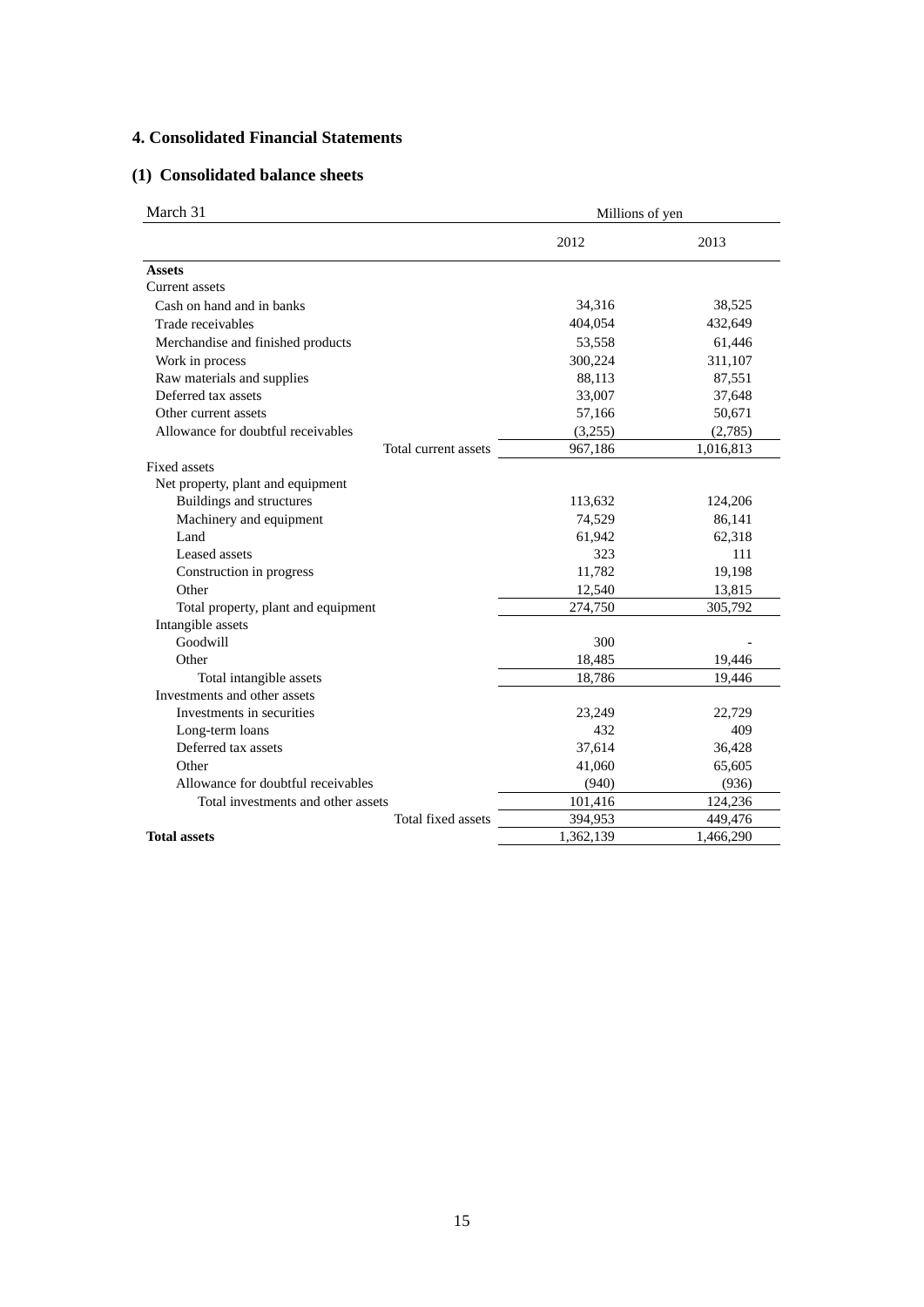| <b>Liabilities</b>                                      |                             |           |           |
|---------------------------------------------------------|-----------------------------|-----------|-----------|
| Current liabilities                                     |                             |           |           |
| Trade payables                                          |                             | 310,775   | 281,062   |
| Short-term debt                                         |                             | 137,568   | 213,510   |
| Lease obligations, current                              |                             | 355       | 347       |
| Income taxes payable                                    |                             | 4,627     | 3,756     |
| Deferred tax liabilities                                |                             | 1,465     | 1,793     |
| Accrued bonuses                                         |                             | 20,582    | 20,060    |
| Provision for product warranties                        |                             | 7,128     | 6,148     |
| Provision for losses on construction contracts          |                             | 30,977    | 18,719    |
| Advances from customers                                 |                             | 99,050    | 108,213   |
| Current portion of bonds                                |                             | 10,000    | 10,000    |
| Commercial paper                                        |                             |           | 6,000     |
| Asset retirement obligations                            |                             | 150       | 133       |
| Other                                                   |                             | 73,321    | 112,793   |
|                                                         | Total current liabilities   | 696,002   | 782,540   |
|                                                         |                             |           |           |
| Long-term liabilities                                   |                             |           |           |
| Bonds payable                                           |                             | 60,000    | 70,000    |
| Long-term debt                                          |                             | 198,737   | 184,362   |
| Lease obligations                                       |                             | 506       | 433       |
| Deferred tax liabilities                                |                             | 4,060     | 5.511     |
| Provision for loss on damages suit                      |                             | 910       | 569       |
| Provision for environmental measures                    |                             | 3,282     | 4,512     |
| Employees' retirement and severance benefits            |                             | 75,052    | 62,300    |
| Asset retirement obligations                            |                             | 611       | 551       |
| Other                                                   |                             | 7,053     | 5,626     |
|                                                         | Total long-term liabilities | 350,214   | 333,868   |
| <b>Total liabilities</b>                                |                             | 1,046,216 | 1,116,409 |
| <b>Net assets</b>                                       |                             |           |           |
| Shareholders' equity                                    |                             |           |           |
| Common stock                                            |                             | 104,484   | 104,484   |
| Capital surplus                                         |                             | 54,393    | 54,393    |
| Retained earnings                                       |                             | 176,414   | 198,528   |
| Treasury stock                                          |                             | (22)      | (27)      |
|                                                         | Total shareholders' equity  | 335,270   | 357,379   |
|                                                         |                             |           |           |
| Accumulated other comprehensive income                  |                             |           |           |
| Net unrealized gains (losses) on securities, net of tax |                             | 3,989     | 4,524     |
| Deferred gains (losses) on hedges                       |                             | 246       | (5,998)   |
| Foreign currency translation adjustments                |                             | (33, 451) | (17,665)  |
| Total accumulated other comprehensive income            |                             | (29, 215) | (19, 139) |
| Minority interests                                      |                             | 9,868     | 11,641    |
| <b>Total net assets</b>                                 |                             | 315,922   | 349,881   |
| <b>Total liabilities and net assets</b>                 |                             | 1,362,139 | 1,466,290 |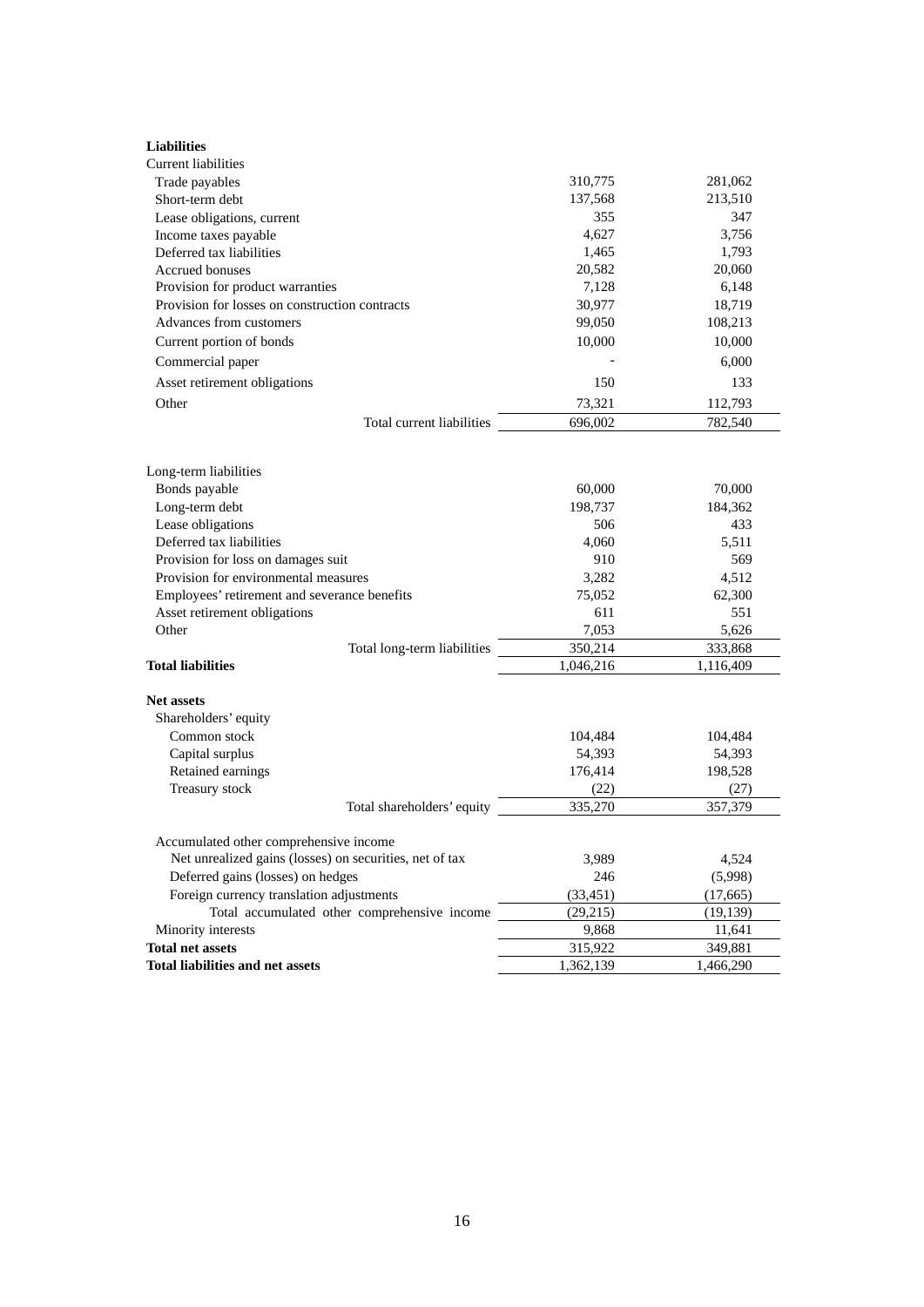# (**2) Consolidated statements of income and comprehensive income**

# **Consolidated statements of income**

| Years ended March 31                                                          | Millions of yen |           |
|-------------------------------------------------------------------------------|-----------------|-----------|
|                                                                               | 2012            | 2013      |
| Net sales                                                                     | 1,303,778       | 1,288,881 |
| Cost of sales                                                                 | 1,088,918       | 1,085,469 |
| Gross profit                                                                  | 214,860         | 203,412   |
| Selling, general and administrative expenses                                  |                 |           |
| Salaries and benefits                                                         | 41,565          | 43,088    |
| Advertising expenses                                                          | 8,166           | 8,130     |
| R&D expenses                                                                  | 39,940          | 41,709    |
| Provision for doubtful accounts                                               | 796             | 114       |
| Other                                                                         | 66,907          | 68,305    |
| Total selling, general and administrative expenses                            | 157,375         | 161,349   |
| Operating income                                                              | 57,484          | 42,062    |
| Non-operating income                                                          |                 |           |
| Interest income                                                               | 1,672           | 876       |
| Dividend income                                                               | 658             | 765       |
| Gain on sales of securities                                                   | 591             | 1,424     |
| Equity in income of non-consolidated subsidiaries and affiliates              | 8,567           | 8,530     |
| Foreign exchange gain, net                                                    | 206             |           |
| Other                                                                         | 7,449           | 5,980     |
| Total non-operating income                                                    | 19,146          | 17,576    |
| Non-operating expenses                                                        |                 |           |
| Interest expense                                                              | 4,282           | 4,151     |
| Foreign exchange losses                                                       |                 | 9,919     |
| Other                                                                         | 8,721           | 6,239     |
| Total non-operating expenses                                                  | 13,003          | 20,310    |
| Recurring profit                                                              | 63,627          | 39,328    |
| Extraordinary income                                                          |                 |           |
| Gain on transfer of benefit obligation relating to employees'<br>pension fund |                 | 8,624     |
| Total extraordinary income                                                    |                 | 8,624     |
| <b>Extraordinary losses</b>                                                   |                 |           |
| Loss on environmental measures                                                |                 | 1,437     |
| Loss on impairment of fixed assets                                            | 14,921          | 363       |
| Total extraordinary losses                                                    | 14,921          | 1,800     |
| Income before income taxes and minority interests                             | 48,706          | 46,152    |
| Income taxes                                                                  |                 |           |
| Current                                                                       | 9,932           | 10,590    |
| Deferred                                                                      | 12,899          | 2,550     |
| Total income taxes                                                            | 22,831          | 13,140    |
| Income before minority interests                                              | 25,875          | 33,011    |
| Minority interests in net income of consolidated subsidiaries                 | 2,551           | 2,147     |
| Net income                                                                    | 23,323          | 30,864    |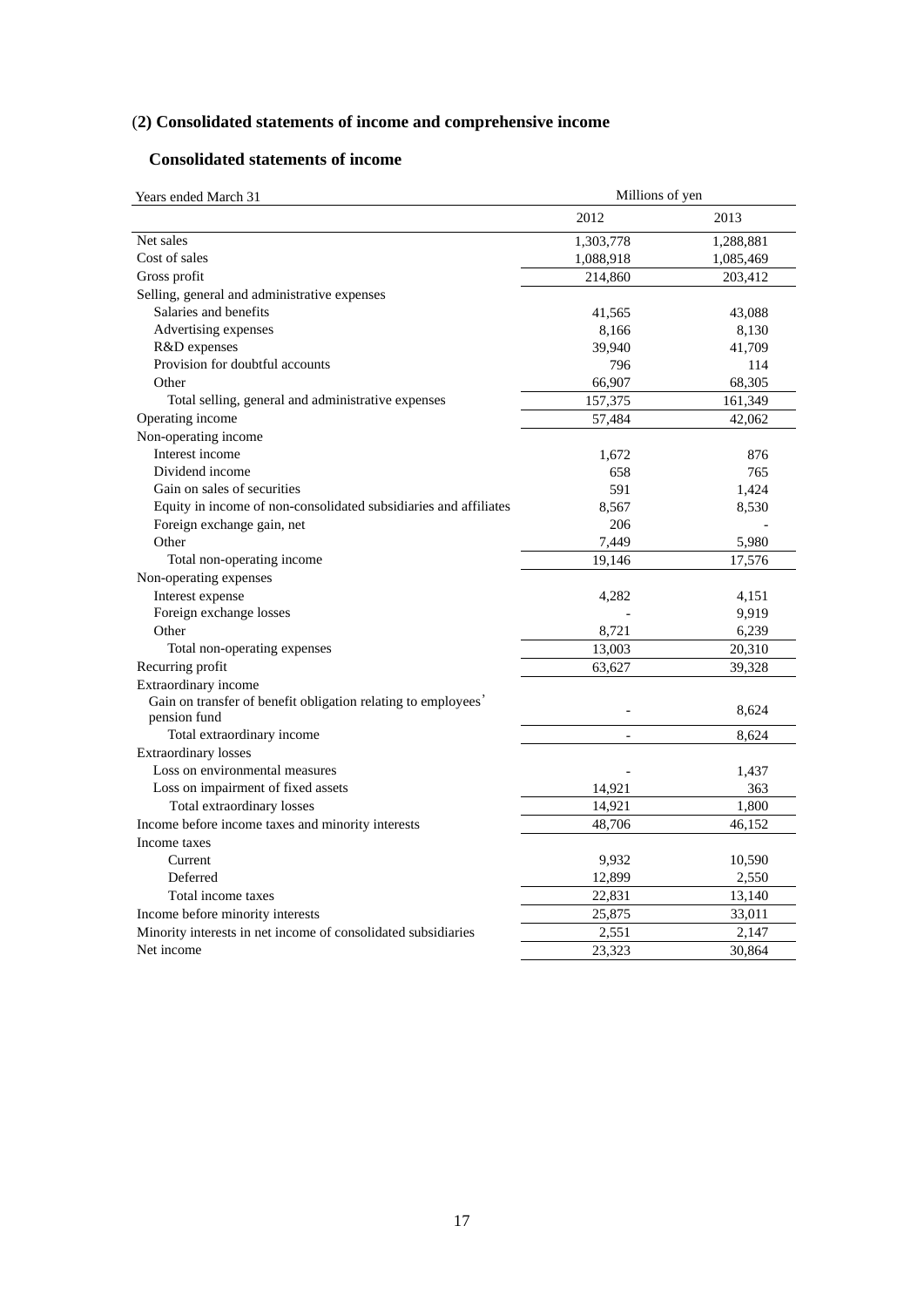# **Consolidated statements of comprehensive income**

| Years ended March 31                                                                   | Millions of yen |         |
|----------------------------------------------------------------------------------------|-----------------|---------|
|                                                                                        | 2012            | 2013    |
| Income before minority interests                                                       | 25,875          | 33,011  |
| Other comprehensive income                                                             |                 |         |
| Net unrealized gains (losses) on securities, net of tax                                | 106             | 541     |
| Deferred gains (losses) on hedges                                                      | 1,281           | (6,381) |
| Foreign currency translation adjustments                                               | (2,925)         | 11,712  |
| Share of other comprehensive income of associates accounted for<br>using equity method | 231             | 5,155   |
| Total other comprehensive income                                                       | (1,305)         | 11,027  |
| Comprehensive Income attributable to:                                                  | 24,569          | 44,039  |
| Owners of the parent company                                                           | 22,227          | 40,940  |
| Minority interests                                                                     | 2,341           | 3,099   |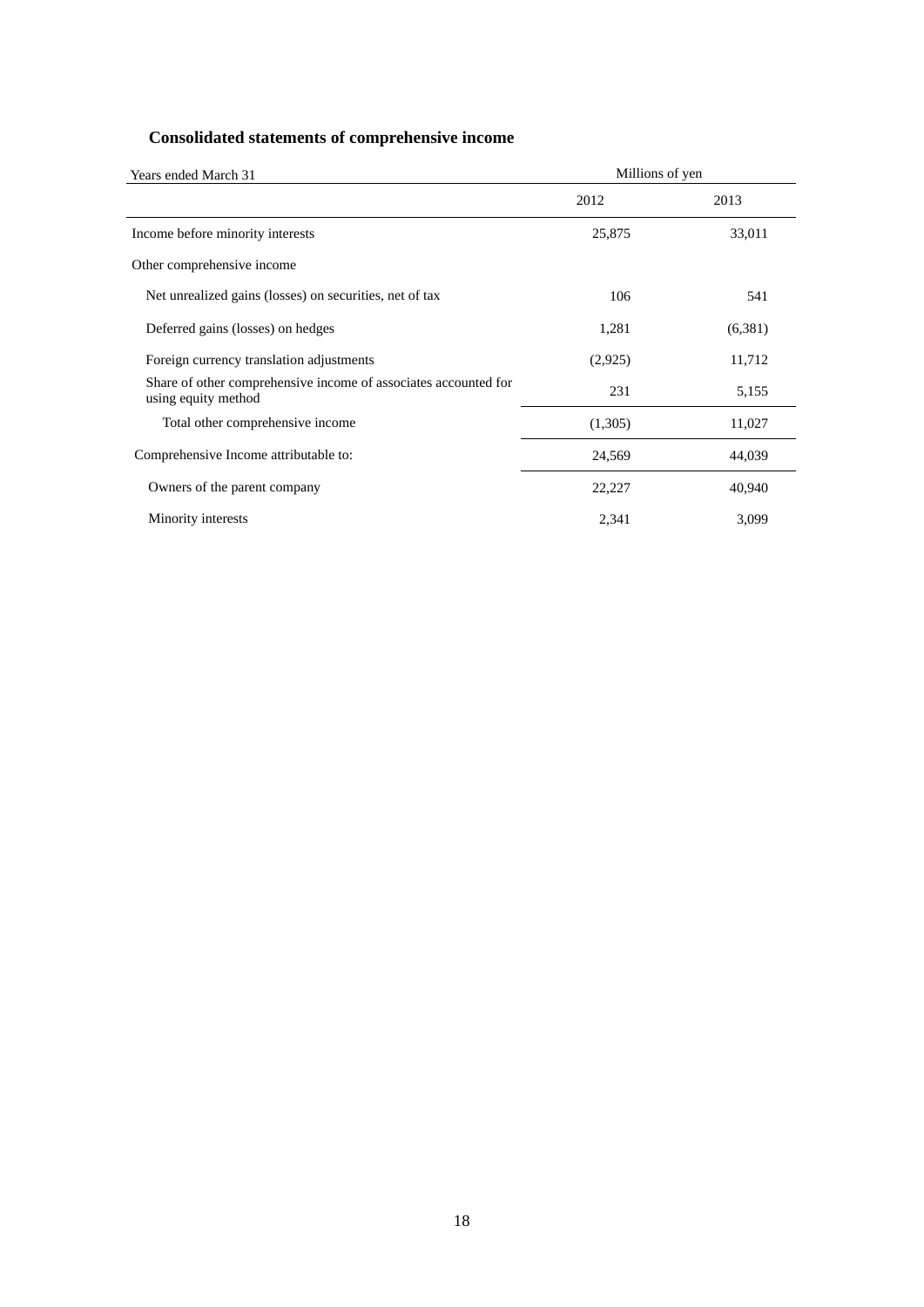|  | (3) Consolidated statements of changes in net assets |  |  |  |
|--|------------------------------------------------------|--|--|--|
|--|------------------------------------------------------|--|--|--|

| Years ended March 31                                                  | Millions of yen |                |  |
|-----------------------------------------------------------------------|-----------------|----------------|--|
|                                                                       | 2012            | 2013           |  |
| Shareholders' equity                                                  |                 |                |  |
| Common stock                                                          |                 |                |  |
| Balance at end of previous year                                       | 104,340         | 104,484        |  |
| Changes during the period                                             |                 |                |  |
| Conversion of convertible bonds                                       | 144             |                |  |
| Total changes during the period                                       | 144             |                |  |
| Balance at end of year                                                | 104,484         | 104,484        |  |
| Capital surplus                                                       |                 |                |  |
| Balance at end of previous year                                       | 54,251          | 54,393         |  |
| Changes during the period                                             |                 |                |  |
| Conversion of convertible bonds                                       | 142             |                |  |
| Treasury stock disposed                                               | (0)             |                |  |
| Total changes during the period                                       | 142             |                |  |
| Balance at end of year                                                | 54,393          | 54,393         |  |
| Retained earnings                                                     |                 |                |  |
| Balance at end of previous year                                       | 158,615         | 176,414        |  |
| Changes during the period                                             |                 |                |  |
| Cash dividend                                                         | (5,011)         | (8,359)        |  |
| Net income                                                            | 23,323          | 30,864         |  |
| Treasury stock disposed                                               | (3)             | (0)            |  |
| Increase (decrease) by change of consolidation period of subsidiaries | (509)           | (204)          |  |
| Other                                                                 |                 | (185)          |  |
| Total changes during the period                                       | 17,798          | 22,114         |  |
| Balance at end of year                                                | 176,414         | 198,528        |  |
| Treasury stock                                                        |                 |                |  |
| Balance at end of previous year                                       | (30)            | (22)           |  |
| Changes during the period                                             |                 |                |  |
| Conversion of convertible bonds                                       | 13              |                |  |
| Treasury stock purchased                                              | (6)             | (5)            |  |
| Treasury stock disposed                                               | 1               | $\mathbf 0$    |  |
| Total changes during the period                                       | 7               | (4)            |  |
| Balance at end of year                                                | (22)            | (27)           |  |
| Total shareholders' equity                                            |                 |                |  |
| Balance at end of previous year                                       | 317,176         | 335,270        |  |
| Changes during the period                                             |                 |                |  |
| Conversion of convertible bonds                                       | 300             |                |  |
| Cash dividend                                                         | (5,011)         | (8,359)        |  |
| Net income                                                            | 23,323          | 30,864         |  |
| Treasury stock purchased                                              | (6)             | (5)            |  |
| Treasury stock disposed                                               | (2)             | $\overline{0}$ |  |
| Increase (decrease) by change of consolidation period of subsidiaries | (509)           | (204)          |  |
| Other                                                                 |                 |                |  |
|                                                                       |                 | (185)          |  |
| Total changes during the period                                       | 18,093          | 22,109         |  |
| Balance at end of year                                                | 335,270         | 357,379        |  |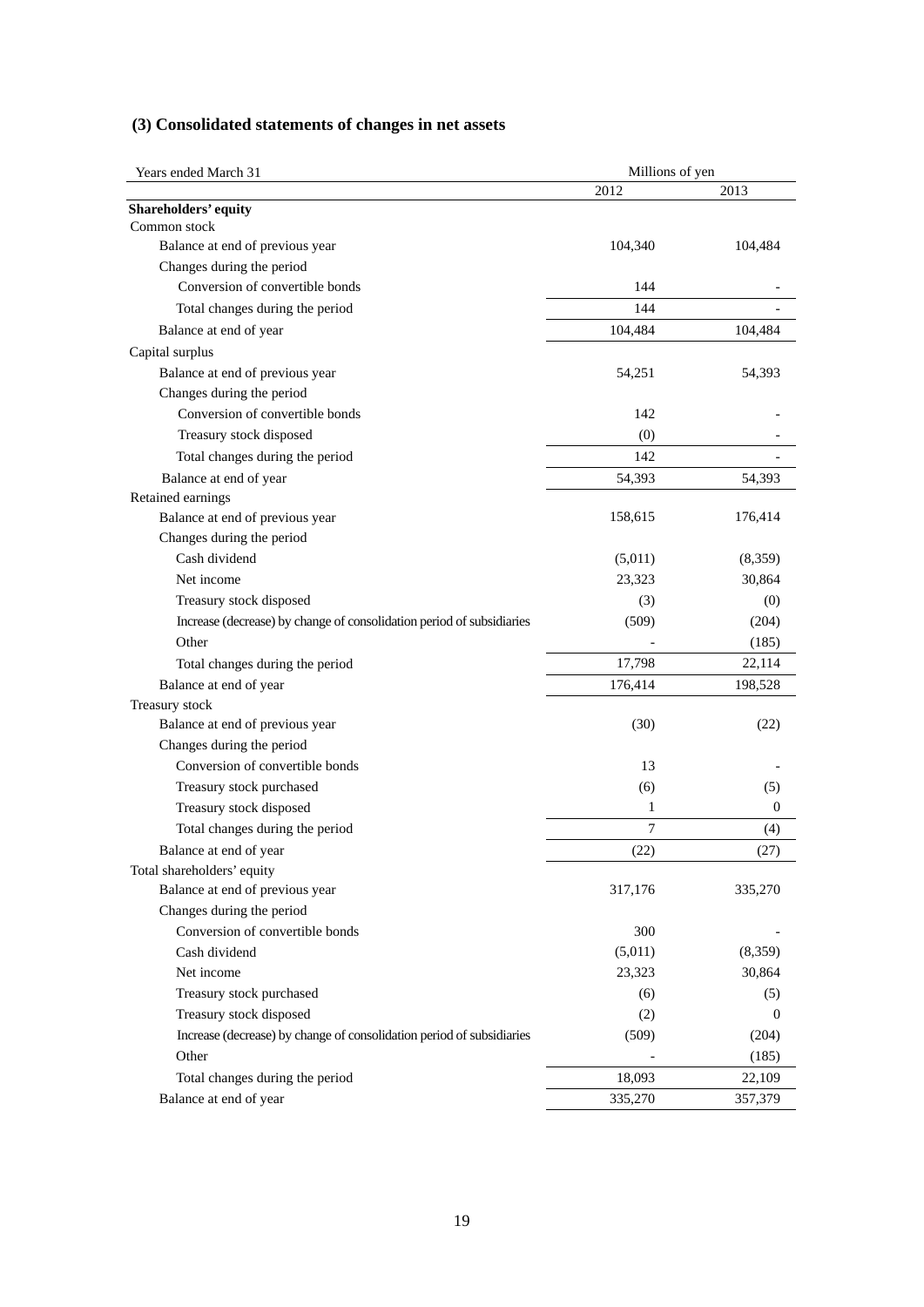#### **Comprehensive income Comprenensive income**<br>Net unrealized gain (loss) on securities

| Net unrealized gain (loss) on securities                              |           |              |
|-----------------------------------------------------------------------|-----------|--------------|
| Balance at end of previous year                                       | 3,876     | 3,989        |
| Changes during the period                                             |           |              |
| Net changes in items other than shareholders' equity                  | 112       | 535          |
| Total changes during the period                                       | 112       | 535          |
| Balance at end of year                                                | 3,989     | 4,524        |
| Deferred gains (losses) on hedges                                     |           |              |
| Balance at end of previous year                                       | (990)     | 246          |
| Changes during the period                                             |           |              |
| Net changes in items other than shareholders' equity                  | 1,236     | (6,244)      |
| Total changes during the period                                       | 1,236     | (6,244)      |
| Balance at end of year                                                | 246       | (5,998)      |
| Foreign currency translation adjustments                              |           |              |
| Balance at end of previous year                                       | (31,006)  | (33, 451)    |
| Changes during the period                                             |           |              |
| Net changes in items other than shareholders' equity                  | (2, 444)  | 15,785       |
| Total changes during the period                                       | (2, 444)  | 15,785       |
| Balance at end of year                                                |           |              |
|                                                                       | (33, 451) | (17,665)     |
| Total comprehensive income<br>Balance at end of previous year         |           |              |
|                                                                       | (28, 119) | (29,215)     |
| Changes during the period                                             |           |              |
| Net changes in items other than shareholders' equity                  | (1,095)   | 10,076       |
| Total changes during the period                                       | (1,095)   | 10,076       |
| Balance at end of year                                                | (29,215)  | (19, 139)    |
| <b>Minority interests</b>                                             |           |              |
| Balance at end of previous year                                       | 8,376     | 9,868        |
| Changes during the period                                             |           |              |
| Net changes in items other than shareholders' equity                  | 1,491     | 1,772        |
| Total changes during the period                                       | 1,491     | 1,772        |
| Balance at end of year                                                | 9,868     | 11,641       |
| <b>Total net assets</b>                                               |           |              |
| Balance at end of previous year                                       | 297,433   | 315,922      |
| Changes during the period                                             |           |              |
| Conversion of convertible bonds                                       | 300       |              |
| Cash dividend                                                         | (5,011)   | (8,359)      |
| Net income for the year (loss)                                        | 23,323    | 30,864       |
| Treasury stock purchased                                              | (6)       | (5)          |
| Treasury stock disposed                                               | (2)       | $\mathbf{0}$ |
| Increase (decrease) by change of consolidation period of subsidiaries | (509)     | (204)        |
| Other                                                                 |           | (185)        |
| Net changes in items other than shareholders' equity                  | 395       | 11,848       |
| Total changes during the period                                       | 18,489    | 33,958       |
| Balance at end of year                                                | 315,922   | 349,881      |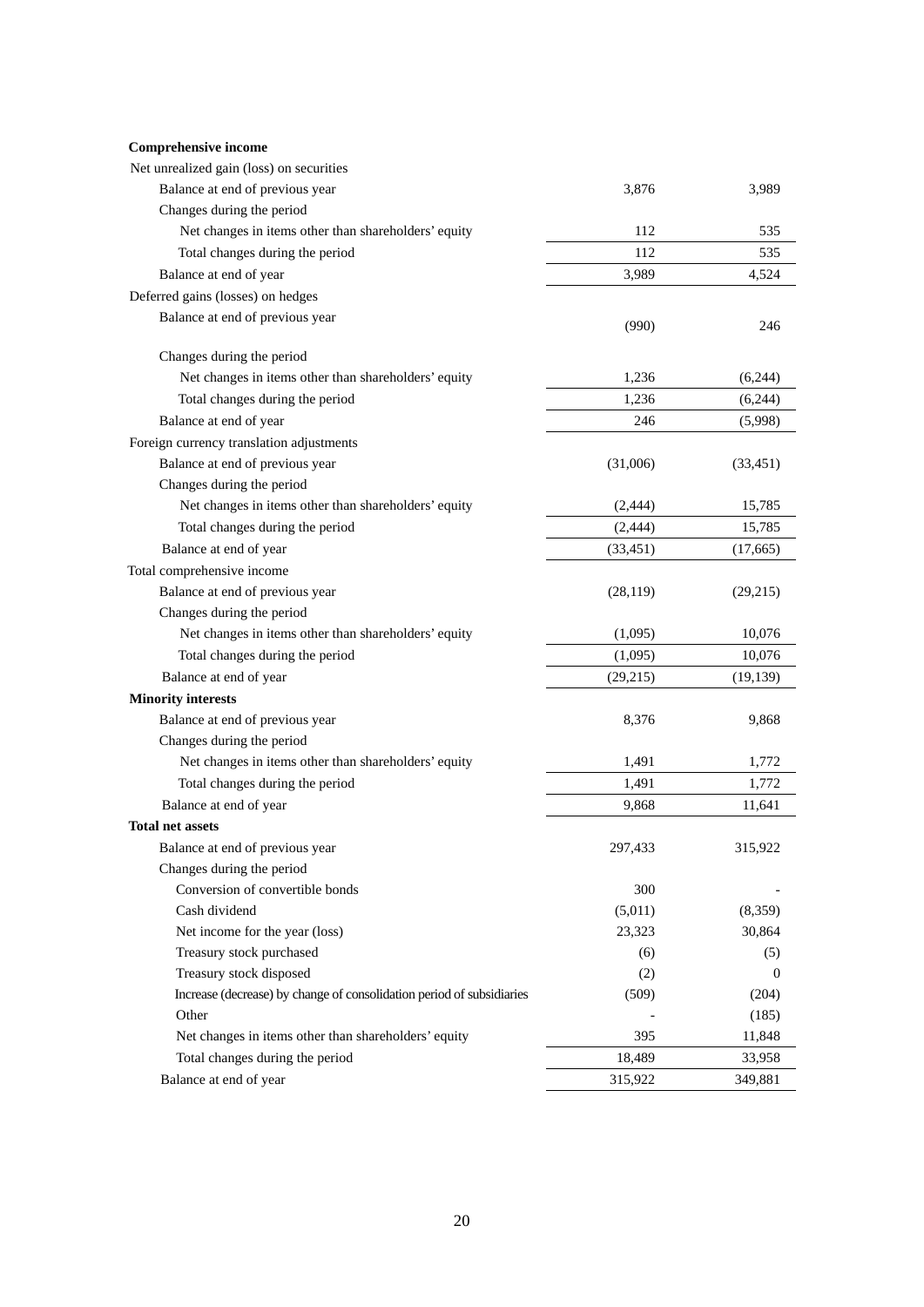# **(4) Consolidated statements of cash flows**

| Years ended March 31                                                                                                       | Millions of yen |                |
|----------------------------------------------------------------------------------------------------------------------------|-----------------|----------------|
|                                                                                                                            | 2012            | 2013           |
| Cash flows from operating activities                                                                                       |                 |                |
| Income before income taxes and minority interests                                                                          | 48,706          | 46,152         |
| Depreciation and amortization                                                                                              | 48,901          | 48,385         |
| Loss on impairment of fixed assets                                                                                         | 14,921          | 363            |
| Increase (decrease) in employees' retirement and severance benefits                                                        | (5,257)         | (10,970)       |
| Increase (decrease) in accrued bonuses                                                                                     | 4,885           | (521)          |
| Increase (decrease) in allowance for doubtful receivables                                                                  | 449             | (653)          |
| Increase (decrease) in provision for product warranties                                                                    | (750)           | (1,195)        |
| Increase (decrease) in provision for losses on construction contracts                                                      | (2,016)         | (12,617)       |
| Increase (decrease) in provision for restructuring charges                                                                 | (1,077)         |                |
| Increase (decrease) in provision for losses on damages suit<br>Increase (decrease) in provision for environmental measures | (4,957)         | (340)          |
| Loss on disposal of inventories                                                                                            | (545)<br>(70)   | 1,261<br>1,711 |
| (Gain) loss on sale of marketable and investment securities                                                                | (591)           | (1,424)        |
| (Gain) loss on valuation of securities                                                                                     | 918             | 55             |
| (Gain) loss on sale of property, plant, and equipment                                                                      | 1,177           | 1,032          |
| Equity in income non-consolidated subsidiaries and affiliates                                                              | (8, 567)        | (8,530)        |
| Interest and dividend income                                                                                               | (2, 331)        | (1,641)        |
| Interest expense                                                                                                           | 4,282           | 4,151          |
| (Increase) decrease in trade receivables                                                                                   | (942)           | 10,601         |
| (Increase) decrease in inventories                                                                                         | (18,705)        | (10,711)       |
| (Increase) decrease in other current assets                                                                                | (2,139)         | 8,073          |
| Increase (decrease) in trade payables                                                                                      | (7, 332)        | (41, 150)      |
| Increase (decrease) in advances from customers                                                                             | 18,973          | 5,670          |
| Increase (decrease) in other current liabilities                                                                           | 8,708           | 4,015          |
| Other                                                                                                                      | 4,138           | (2, 332)       |
| Subtotal                                                                                                                   | 100,775         | 39,384         |
| Cash received for interest and dividends                                                                                   | 6,656           | 8,668          |
| Cash paid for interest                                                                                                     | (4, 455)        | (4,194)        |
| Cash paid for income taxes                                                                                                 | (18, 238)       | (15,756)       |
| Payment of levies                                                                                                          | 84,737          | 28,101         |
| Net cash provided by operating activities<br>Cash flows from investing activities                                          |                 |                |
| Decrease (increase) in time deposits with maturities over three months                                                     | 1,446           | (310)          |
| Acquisition of property, plant and equipment                                                                               | (61, 126)       | (65, 517)      |
| Proceeds from sale of property, plant and equipment                                                                        | 535             | 348            |
| Acquisition of intangible assets                                                                                           | (4,921)         | (4,898)        |
| Proceeds from sale of intangible assets                                                                                    | 16              | 33             |
| Acquisition of investments in securities                                                                                   | (47)            | (571)          |
| Proceeds from sale of investments in securities                                                                            | 663             | 2,899          |
| Acquisition of investments in subsidiaries of affiliate                                                                    | (1,761)         | (12, 339)      |
| Decrease (increase) in short-term loans receivable                                                                         | (11)            | (11)           |
| Additions to long-term loans receivable                                                                                    | (70)            | (44)           |
| Proceeds from collection of long-term loans receivable                                                                     | 89              | 101            |
| Payments for lease and guarantee deposits                                                                                  |                 | (1,152)        |
| Other                                                                                                                      | (771)           | 305            |
| Net cash used for investing activities                                                                                     | (65,959)        | (81,160)       |
| Cash flows from financing activities<br>Increase (decrease) in short-term debt, net                                        | (568)           | 42,129         |
| Proceeds from long-term debt                                                                                               | 19,963          | 44,327         |
| Repayment of long-term debt                                                                                                | (29,701)        | (28, 837)      |
| Proceeds from issuance of bonds                                                                                            | 20,000          | 20,000         |
| Redemption of bonds payable                                                                                                | (30, 186)       | (10,000)       |
| Acquisition of treasury stock                                                                                              | (8)             | (4)            |
| Proceeds from stock issuance to minority shareholders                                                                      |                 | 217            |
| Cash dividends paid                                                                                                        | (5,014)         | (8,351)        |
| Cash dividends paid to minority shareholders                                                                               | (1,070)         | (1,326)        |
| Other                                                                                                                      | (243)           | (482)          |
| Net cash used for financing activities                                                                                     | (26, 831)       | 57,671         |
| Effect of exchange rate changes                                                                                            | (1,822)         | (886)          |
| Net increase (decrease) in cash and cash equivalents                                                                       | (9,875)         | 3,726          |
| Cash and cash equivalents at beginning of period                                                                           | 44,629          | 33,245         |
| Increase (decrease) in cash and cash equivalents by change of consolidation                                                | (1,508)         |                |
| period of subsidiaries<br>Cash and cash equivalents at end of period                                                       | 33,245          | 36,971         |
|                                                                                                                            |                 |                |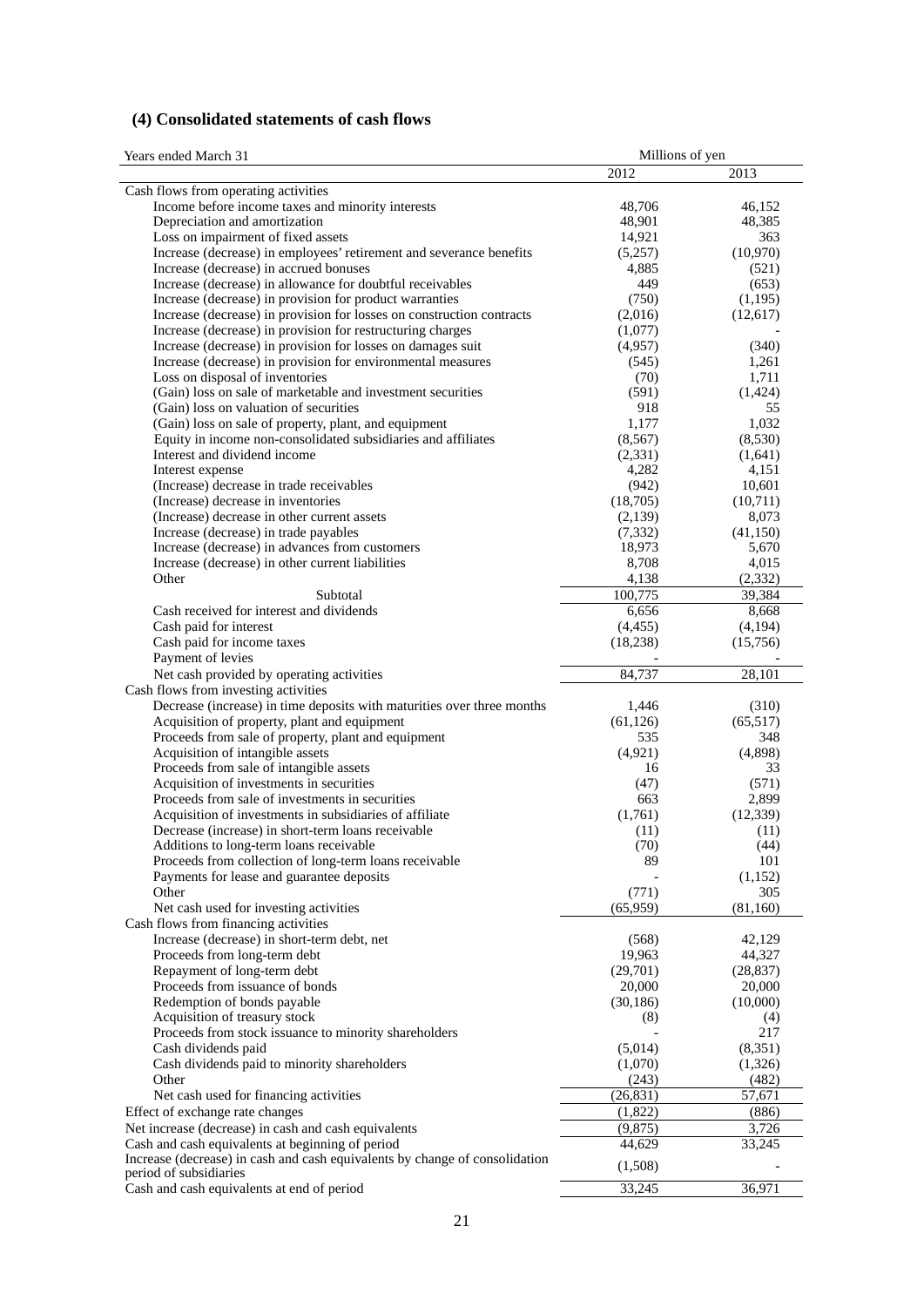### (**5) Notes on financial statements**

*Notes on the going-concern assumption* 

Not applicable

### *Basis of preparation of financial statements*

Other than information disclosed under the heading "(7) Changes in basis of preparation of financial statements" below, no material changes have been made from the information disclosed in the Company's most recent full-year statutory financial report (filed June 27, 2012). An updated disclosure is therefore omitted here.

### *Changes in basis of preparation of financial statements*

- 1. Change in the scope of consolidation
- (1) Change in the scope of consolidation

Two companies were added as consolidated subsidiaries because they were newly established by the Company.

Four companies ceased to be consolidated subsidiaries as they were dissolved through absorption or liquidated.

(2) Number of consolidated subsidiaries after change

95 companies

- 2. Change in application of the equity method
- (1) Non-consolidated subsidiaries which are accounted for under the equity method: None
- (2) Associated companies which are accounted for under the equity method
	- (i) Change in associated companies which are accounted for under the equity method Three companies were newly accounted for using the equity method: the Group acquired an equity stake in Dalian Cosco KHI Ship Engineering Co, Ltd. and Estaleiro Enseada do Paraguacu S.A., and newly established one other company.
	- (ii) Number of associated companies accounted for under the equity method after change 17 companies

### *Changes in accounting policies, changes in accounting estimates, and correction of errors*

*Change in depreciation method* 

In accordance with the revision to the Corporate Tax Law, effective the fiscal year ended March 2013, the Company and its domestic consolidated subsidiaries have changed the depreciation method for property, plant and equipment acquired on or after April 1, 2012 to reflect the revised Corporate Tax Code.

As a result, operating income, recurring profit and income before income taxes and minority interests for the fiscal year ended March 31, 2013 each increased by ¥1,379 million.

# *Change in the method of presentation*

*Consolidated statements of income* 

1. Effective the fiscal year ended March 31, 2013, "Gain on sales of securities" under non-operating expenses ceased to be included in "other" and was presented separately because of its increased importance in monetary terms. The consolidated financial statements for the fiscal year ended March 31, 2012 have been restated to reflect the change.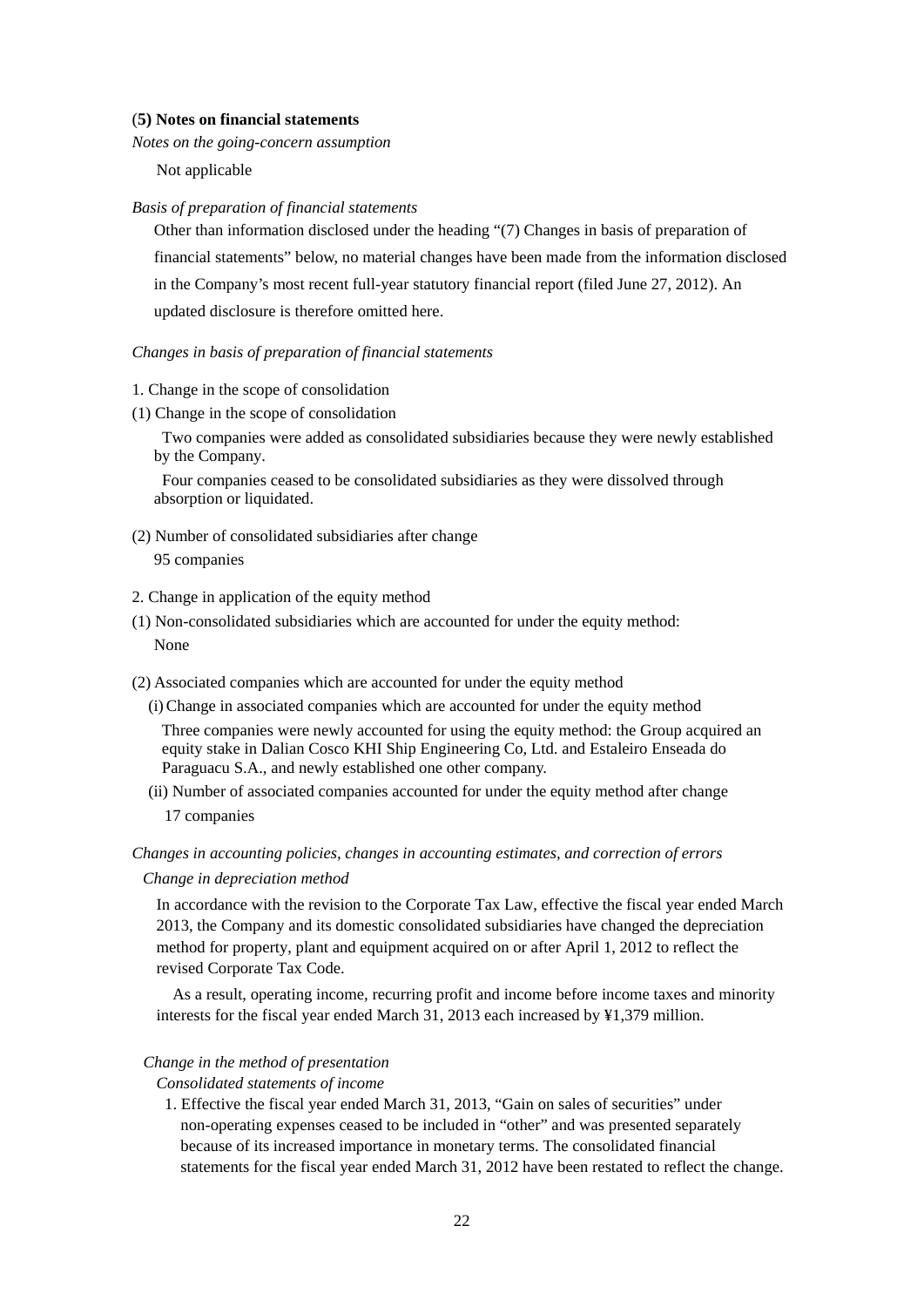As a result, the ¥591 million that had been included in "other" under non-operating expenses in the consolidated statements of income for the fiscal year ended March 2012 was separately presented as "gain on sales of securities" of ¥591 million.

2. "Loss on valuation of securities" under non-operating expenses ceased to be presented separately and was included in "other" because of its decreased importance in monetary terms. The consolidated financial statements for the fiscal year ended March 31, 2012 have been restated to reflect the change.

As a result, the ¥918 million that had been separately presented as "loss on valuation of securities" under non-operating expenses in the consolidated statements of income for the fiscal year ended March 2012 was included in "other."

### *Additional Information*

### *Transfer of benefit obligation relating to employees' pension fund*

Two consolidated subsidiaries received approval from the Minister of Health, Labor and Welfare with respect to its application for exemption from the benefit obligation related to future employee services under the substitutional portion of the employees' pension fund on May 1, 2012 and for exemption from the past benefit obligation with respect to the substitutional portion of the employees' pension fund on March 31, 2013.

As a result, "gain on transfer of benefit obligation relating to employees' pension fund" of ¥8,624 million was recorded in extraordinary income for the fiscal year ended March 31, 2013.

### *Consolidated balance sheets*

Fiscal year ended March 31, 2013 (As of March 31, 2013)

Information is omitted here as its disclosure in this report is not of material importance.

### *Consolidated Statements of Income*

Fiscal year ended March 31, 2013 (April 1, 2012 – March 31, 2013)

1. Loss on impairment of fixed assets

(1) Outline asset groups in which loss on impairment of fixed assets was recognized

| Purpose     | Location                         | Type                                 |
|-------------|----------------------------------|--------------------------------------|
| Idle assets | Funabashi-city, Chiba            | Buildings and structures, etc.       |
| Idle assets | Higashinada-ku, Kobe-city, Hyogo | Buildings, structures and land, etc. |

### (2) Method for asset grouping

Asset grouping is based on line of business, and principle assets held for lease and idle assets are treated as independent asset groups.

### (3) Reason for recognition of loss on impairment of fixed assets

The book values of some assets were written down to recoverable amounts due to diminished expectation of future use.

### (4) Calculation of recoverable amount

Recoverable amounts are measured by net sales price or utility value. Net sales price is principally calculated based on assessment by a real estate appraiser or on fixed assets' tax-assessment values. Utility value is calculated based on expected future cash flows.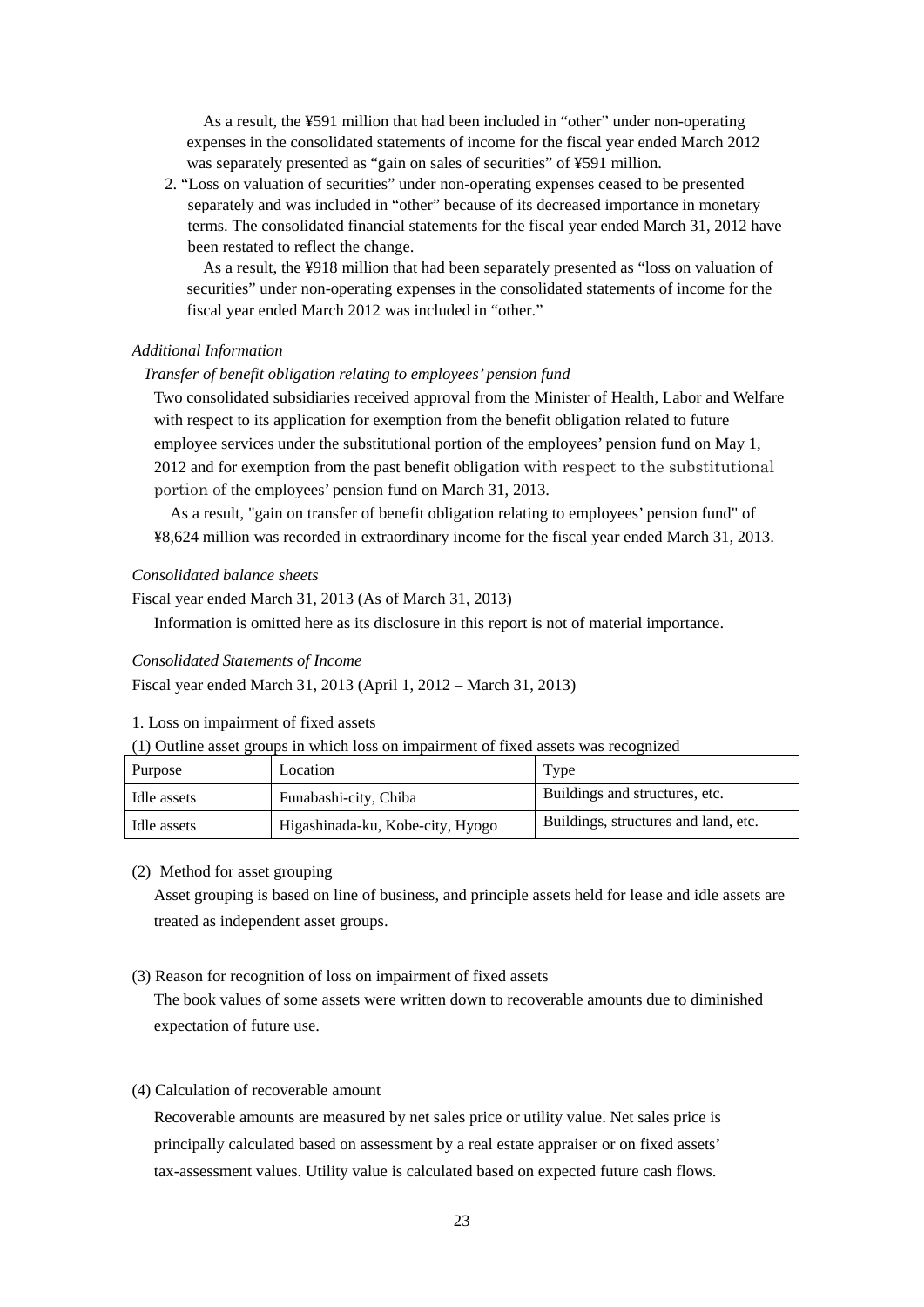### (5) Loss on impairment of fixed assets

A write-down of 363 million yen was recorded as loss on impairment of fixed assets in extraordinary losses. Amounts by asset type are listed below.

| Buildings and structures | 246 million yen |
|--------------------------|-----------------|
| Land, etc.               | 116 million yen |
|                          | 363 million yen |

Other than the notes on consolidated statements of income stated above, information is omitted here as its disclosure in this report is not of material importance.

#### *Information Omitted*

Notes on the unapplied accounting policies, consolidated statements of comprehensive income, consolidated statements of changes in shareholders' equity, the consolidated cash flow statements, lease transactions, related-party transactions, tax-effect accounting, financial instruments, securities, derivative transactions, retirement benefits, stock-based compensation, business combination, asset retirement obligations, investment and rental property, and special purpose companies are omitted here, as their disclosure in this report is not of material importance.

#### *Segment information and others*

### 1. Segment information

### (1) Overview of reportable segments

The Company's reportable segments are components of the company about which separate financial information is available. These segments are subject to periodic reviews by the Company's board of directors to decide how to allocate resources and assess performance. The Company's operations are divided into internal companies based on product categories. Certain authority is delegated to each of the internal companies, based on which they conduct businesses in Japan and overseas. The Company's operations are therefore segmented based on each internal company's product categories. The Company's eight reportable segments are the Ship & Offshore Structure segment, the Rolling Stock segment, the Aerospace segment, the Gas Turbine & Machinery segment, the Plant  $\&$  Infrastructure segment, the Motorcycle  $\&$  Engine segment, the Precision Machinery segment, and the Other segment.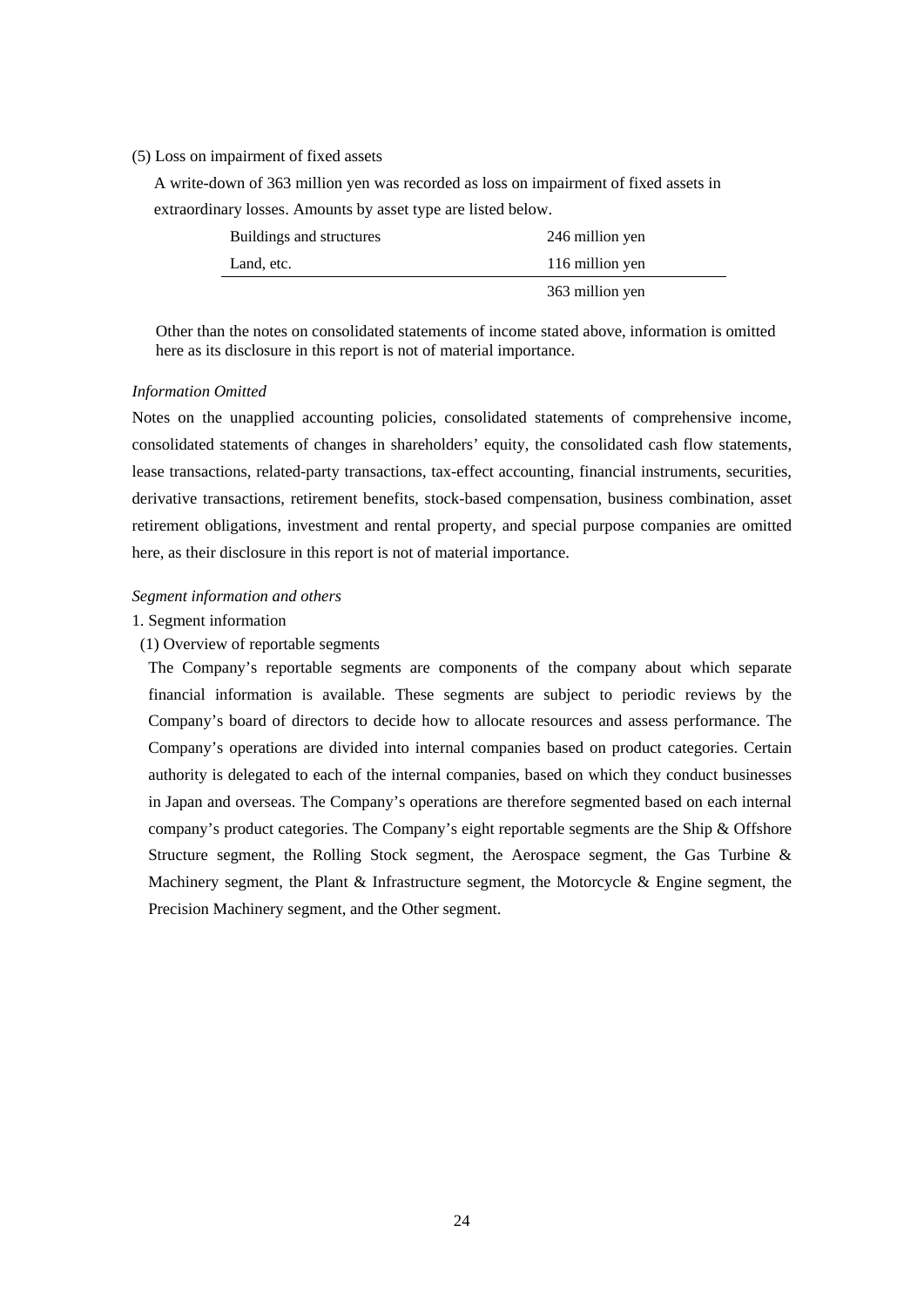Main segment businesses are listed below.

| Industry segment             | Major products                                                                                                                                                         |
|------------------------------|------------------------------------------------------------------------------------------------------------------------------------------------------------------------|
| Ship & Offshore<br>Structure | Construction and sale of ships and other vessels, etc.                                                                                                                 |
| <b>Rolling Stock</b>         | Production and sale of rolling stock, snow plows, etc.                                                                                                                 |
| Aerospace                    | Production and sale of aircraft, etc.                                                                                                                                  |
| Gas Turbines &<br>Machinery  | Production and sale of jet engines, general-purpose gas turbine<br>generators, prime movers, etc.                                                                      |
| Plant & Infrastructure       | Production and sale of industrial equipment, boilers, environmental<br>equipment, steel structures, crushers, etc.                                                     |
| Motorcycle & Engine          | Production and sale of motorcycles, all-terrain vehicles (ATV), utility<br>vehicles, personal watercraft ("JET SKI"), general-purpose gasoline<br>engines, etc.        |
| <b>Precision Machinery</b>   | Production and sale of industrial hydraulic products, industrial robots, etc.                                                                                          |
| Other                        | Production and sale of construction machinery, commercial activities,<br>sales/order agency and intermediary activities, administration of welfare<br>facilities, etc. |

(2) Calculation methods for sales, income (loss), assets, liabilities and other items by reportable segment Accounting methods applied for calculation of sales, income (loss), assets, liabilities, and other items by industry segment largely correspond to information presented under "(6) Basis of preparation of financial statements". Segment income is based on operating income. Intersegment sales or transfers are based on market prices.

(3) Sales, income (loss), assets, liabilities, and other items by reportable segment

Fiscal year ended March 31, 2012 (April 1, 2011 – March 31, 2012)

|                                    |                       |                                      |           |                                      |                   |                               |                                             |                                                  | (Millions of yen)                                                  |
|------------------------------------|-----------------------|--------------------------------------|-----------|--------------------------------------|-------------------|-------------------------------|---------------------------------------------|--------------------------------------------------|--------------------------------------------------------------------|
|                                    |                       | <b>Sales</b>                         |           |                                      |                   | Other items                   |                                             |                                                  |                                                                    |
|                                    | <b>External</b> sales | Intersegment<br>sales or<br>transfer | Total     | Segment<br>income<br>$(\text{loss})$ | Segment<br>assets | Depreciation/<br>amortization | Loss on<br>impairment<br>of fixed<br>assets | Investment in<br>equity-<br>method<br>affiliates | Increase in<br>property, plant<br>and equipment<br>and intangibles |
| Ship & Offshore<br>Structure       | 113,532               | 1,636                                | 115,168   | 3,964                                | 102,102           | 3,819                         | 13,554                                      | 15,278                                           | 2,297                                                              |
| <b>Rolling Stock</b>               | 132,684               | 2,104                                | 134,789   | 5,154                                | 157,487           | 3,693                         |                                             | 92                                               | 2,266                                                              |
| Aerospace                          | 206,580               | 1,845                                | 208,426   | 7,815                                | 295,668           | 9,633                         | 33                                          |                                                  | 10,208                                                             |
| <b>Gas Turbines</b><br>& Machinery | 194,655               | 20,438                               | 215,093   | 7,775                                | 223,649           | 6,680                         |                                             | 576                                              | 7,310                                                              |
| Plant &<br>Infrastructure          | 122,800               | 13,150                               | 135,950   | 14,118                               | 109,395           | 1,703                         | 64                                          | 10,171                                           | 3,277                                                              |
| Motorcycle &<br>Engine             | 235,243               | 1,033                                | 236,276   | (2,959)                              | 222,515           | 11,151                        |                                             | 967                                              | 11,770                                                             |
| Precision<br>Machinery             | 175,077               | 14,245                               | 189,322   | 26,622                               | 110,578           | 6,647                         |                                             |                                                  | 16,221                                                             |
| Other<br>Operations                | 123,205               | 35,280                               | 158,485   | 3,836                                | 183,392           | 2,536                         | 1,268                                       | 2,409                                            | 3,381                                                              |
| Total                              | 1,303,778             | 89,734                               | 1,393,513 | 66,327                               | 1,404,790         | 45,865                        | 14,921                                      | 29,496                                           | 56,733                                                             |
| Adjustments                        |                       | (89, 734)                            | (89, 734) | (8, 843)                             | (42,650)          | 3,035                         |                                             |                                                  | 7,185                                                              |
| Consolidated<br>total              | 1,303,778             | $\overline{\phantom{m}}$             | 1,303,778 | 57,484                               | 1,362,139         | 48,901                        | 14,921                                      | 29,496                                           | 63,919                                                             |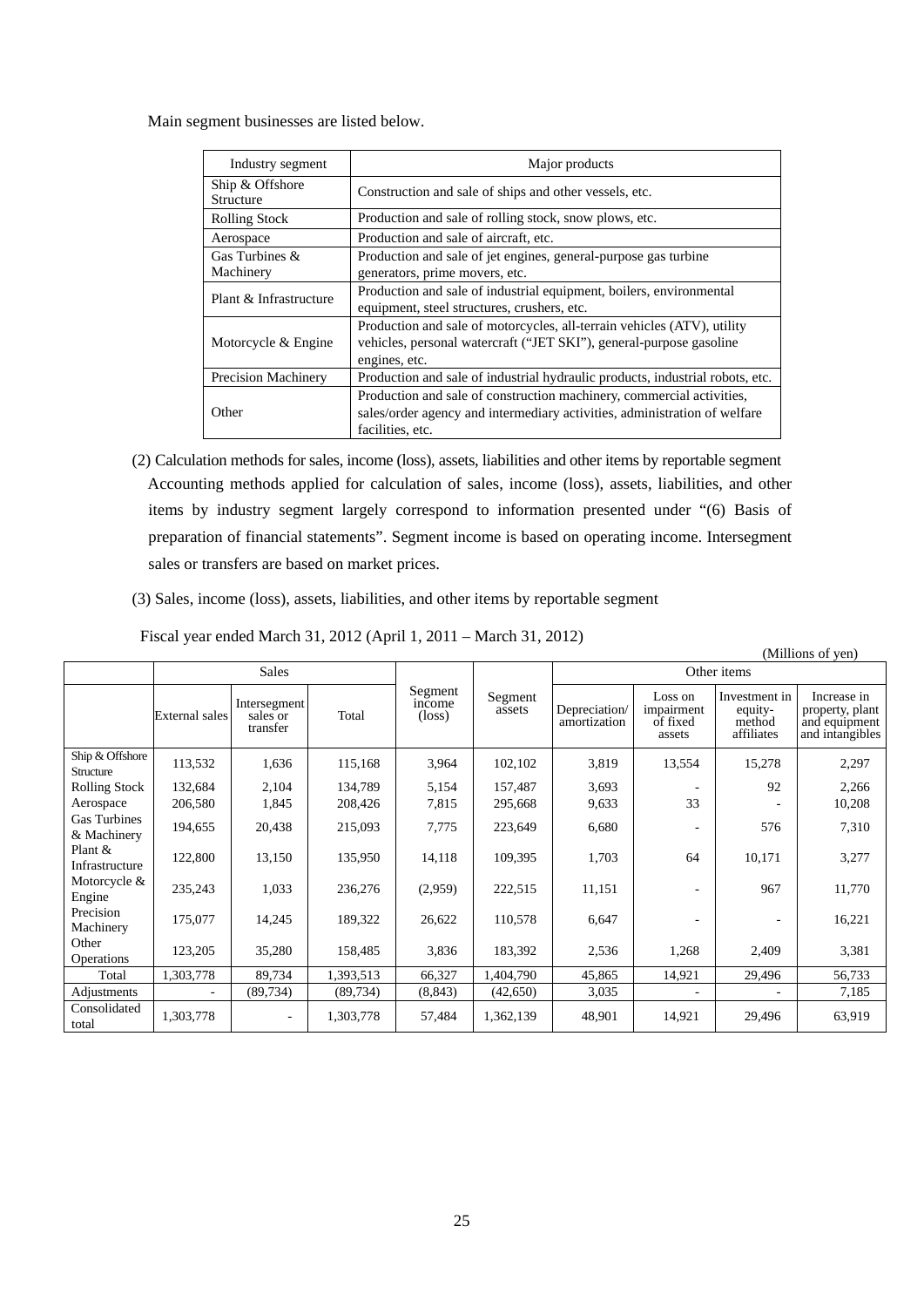Fiscal year ended March 31, 2013 (April 1, 2012 – March 31, 2013)

|                                    |                |                                      |           |                                      |                   |                               |                                             |                                                  | (Millions of yen)                                                  |
|------------------------------------|----------------|--------------------------------------|-----------|--------------------------------------|-------------------|-------------------------------|---------------------------------------------|--------------------------------------------------|--------------------------------------------------------------------|
|                                    |                | <b>Sales</b>                         |           |                                      |                   |                               |                                             | Other items                                      |                                                                    |
|                                    | External sales | Intersegment<br>sales or<br>transfer | Total     | Segment<br>income<br>$(\text{loss})$ | Segment<br>assets | Depreciation/<br>amortization | Loss on<br>impairment<br>of fixed<br>assets | Investment in<br>equity-<br>method<br>affiliates | Increase in<br>property, plant<br>and equipment<br>and intangibles |
| Ship & Offshore<br>Structure       | 90,343         | 1,999                                | 92,342    | 4,162                                | 112,612           | 1,363                         |                                             | 35,434                                           | 1,780                                                              |
| <b>Rolling Stock</b>               | 129,973        | 2,887                                | 132,861   | 2,215                                | 163,527           | 3,536                         | $\overline{\phantom{a}}$                    | 98                                               | 2,807                                                              |
| Aerospace                          | 239,172        | 2,289                                | 241,461   | 14,827                               | 311,659           | 10,769                        | ٠                                           |                                                  | 17,170                                                             |
| <b>Gas Turbines</b><br>& Machinery | 207,008        | 19,404                               | 226,412   | 7,033                                | 251,808           | 6,100                         |                                             | 1,085                                            | 9,324                                                              |
| Plant &<br>Infrastructure          | 115,813        | 15,114                               | 130,928   | 9,772                                | 115,470           | 1,861                         |                                             | 11,767                                           | 4,376                                                              |
| Motorcycle &<br>Engine             | 251,858        | 757                                  | 252,615   | 2,397                                | 271,548           | 10,480                        |                                             | 994                                              | 14,865                                                             |
| Precision<br>Machinery             | 130,455        | 14,027                               | 144,482   | 8,452                                | 114,699           | 7,712                         |                                             |                                                  | 12,319                                                             |
| Other<br>Operations                | 124,256        | 32,872                               | 157,128   | 1,270                                | 144,209           | 2,426                         | 363                                         | 2,521                                            | 2,149                                                              |
| Total                              | 1,288,881      | 89,352                               | 1,378,234 | 50,131                               | 1,485,535         | 44,250                        | 363                                         | 51,902                                           | 64,795                                                             |
| Adjustments                        |                | (89, 352)                            | (89, 352) | (8,069)                              | (19,244)          | 4,135                         |                                             |                                                  | 13,829                                                             |
| Consolidated<br>total              | 1,288,881      | $\overline{\phantom{a}}$             | 1,288,881 | 42,062                               | 1,466,290         | 48,385                        | 363                                         | 51,902                                           | 78,624                                                             |

# (4) Reconciliation and main components of difference between total for reportable segments and amounts on the consolidated financial statements

| Fiscal year ended March 31                                      |           | (Millions of yen) |
|-----------------------------------------------------------------|-----------|-------------------|
| <b>Sales</b>                                                    | 2012      | 2013              |
| Total for reportable segments                                   | 1,393,513 | 1,378,234         |
| Intersegment transactions                                       | (89, 734) | (89, 352)         |
| Net sales reported on the consolidated<br>financial statements  | 1,303,778 | 1,288,881         |
| Fiscal year ended March 31                                      |           | (Millions of yen) |
| Income                                                          | 2012      | 2013              |
| Total for reportable segments                                   | 66,327    | 50,131            |
| Intersegment transactions                                       | (131)     | 564               |
| Corporate expenses*                                             | (8,711)   | (8,633)           |
| Operating income (loss) on consolidated<br>financial statements | 57,484    | 42,062            |

\*Note: Corporate expenses mainly comprise general and administrative expenses not attributed to reportable segments.

| Fiscal year ended March 31                           |            | (Millions of yen) |
|------------------------------------------------------|------------|-------------------|
| Assets                                               | 2012       | 2013              |
| Total for reportable segments                        | 1,404,790  | 1,485,535         |
| Corporate assets shared by all segments*             | 112,985    | 122,759           |
| Intersegment transactions etc.                       | (155, 636) | (142,004)         |
| Total assets on consolidated financial<br>statements | 1,362,139  | 1,466,290         |

\*Note: Corporate assets shared by all segments mainly comprise fixed assets not attributed to reportable segments.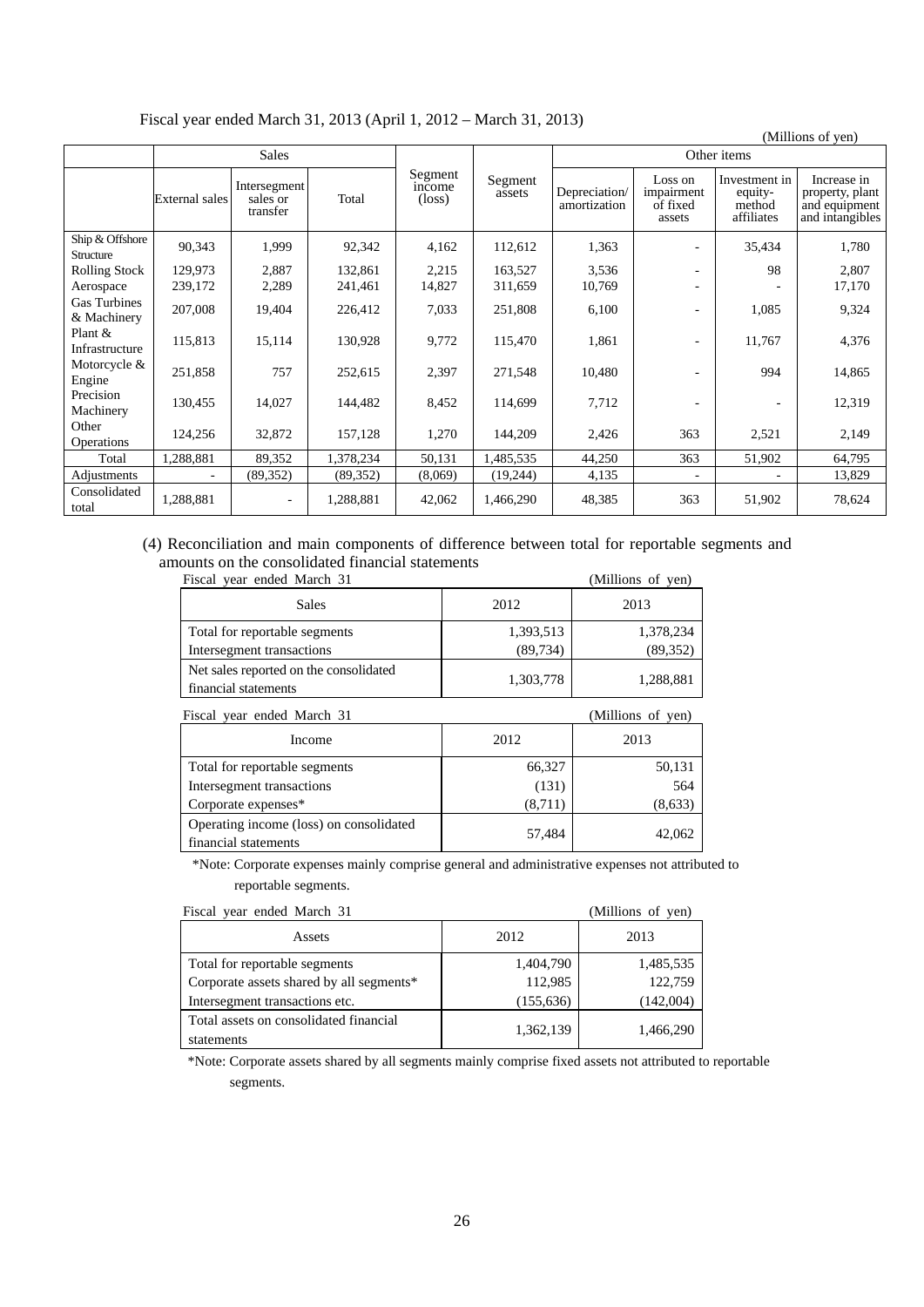| (Millions of yen)<br>Fiscal year ended March 31                 |                                  |        |              |        |                                                                 |        |
|-----------------------------------------------------------------|----------------------------------|--------|--------------|--------|-----------------------------------------------------------------|--------|
| Other items                                                     | Total for reportable<br>segments |        | Adjustments* |        | Amounts reported on<br>the consolidated<br>financial statements |        |
|                                                                 | 2012                             | 2013   | 2012         | 2013   | 2012                                                            | 2013   |
| Depreciation/amortization                                       | 45,865                           | 44,250 | 3,035        | 4,135  | 48,901                                                          | 48,385 |
| Increase in property, plant<br>and equipment and<br>intangibles | 56,733                           | 64,795 | 7,185        | 13,829 | 63,919                                                          | 78,624 |

\*Note: Adjustments are mainly due to fixed assets not attributed to reportable segments.

## 2. Related information

Fiscal year ended March 31, 2012 (April 1, 2011 – March 31, 2012)

(1) Information by product and service

Information by product and service is omitted here as segmentation is equivalent to that used for reportable segments.

### (2) Information by geographic area

### (a) Net sales

|         |         |              |         |             | (Millions of yen) |
|---------|---------|--------------|---------|-------------|-------------------|
| Japan   | USA     | Europe       | Asıa    | Other areas | Total             |
| 567,044 | 237,941 | 172.217<br>. | 239,627 | 135,847     | .303,778          |

Note: Net sales are classified by country or region based on the location of customers.

# (b) Property, plant and equipment

|         |               |        |        |             | (Millions of ven) |
|---------|---------------|--------|--------|-------------|-------------------|
| Japan   | North America | Europe | Asıa   | Other areas | Total             |
| 238,733 | 19,450        | 2,104  | 13,610 | 852         | 274.750           |

### (3) Information by major clients

|                     |           | ,,,,,,,,,,,,,,,,,,,,,,,                                              |
|---------------------|-----------|----------------------------------------------------------------------|
| Clients             | Net sales | Related segments                                                     |
| Ministry of Defense | 179,786   | Ship & Offshore Structure, Aerospace, Gas Turbines $\&$<br>Machinery |

 $(M<sub>i</sub>)$ lions of yen)

Fiscal year ended March 31, 2013 (April 1, 2012 – March 31, 2013)

# (1) Information by product and service

Information by product and service is omitted here as segmentation is equivalent to that used for reportable segments.

- (2) Information by geographic area
- (a) Net sales

|         |                    |               |         |             | (Millions of ven) |
|---------|--------------------|---------------|---------|-------------|-------------------|
| Japan   | JSA                | <b>Europe</b> | Asıa    | Other areas | Total             |
| 616.220 | וכא רדר<br>212.331 | 7.540<br>07   | 202,704 | 99,884      | .288,881          |

Note: Net sales are classified by country or region based on the location of customers.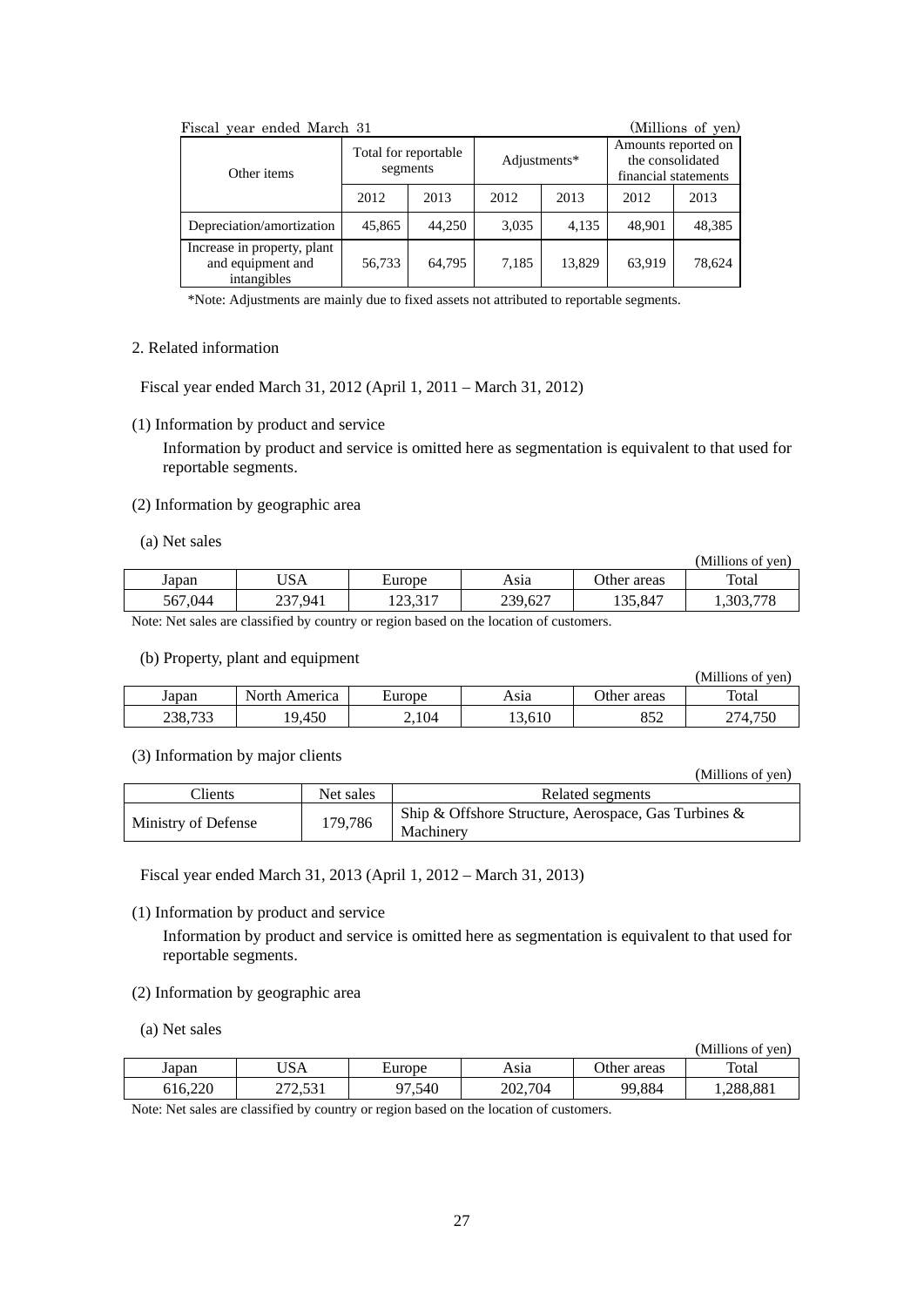### (b) Property, plant and equipment

| .       |               |        |        |             | (Millions of ven) |
|---------|---------------|--------|--------|-------------|-------------------|
| Japan   | North America | Europe | Asia   | Other areas | Total             |
| 259.212 | 21.298        | 2,618  | 21,638 | .023        | 305,792           |

(3) Information by major clients

|                     |           | (Millions of yen)                                                 |
|---------------------|-----------|-------------------------------------------------------------------|
| $C$ lients          | Net sales | Related segments                                                  |
| Ministry of Defense | 193,685   | Ship & Offshore Structure, Aerospace, Gas Turbines &<br>Machinery |

3. Impairment loss on fixed assets by reportable segment

Fiscal year ended March 31, 2012 (April 1, 2011 – March 31, 2012) Information is omitted here as it is equivalent to that stated in "1. Segment information".

- Fiscal year ended March 31, 2013 (April 1, 2012 March 31, 2013) Information is omitted here as it is equivalent to that stated in "1. Segment information".
- 4. Amortization amount for and unamortized balance of goodwill
- Fiscal year ended March 31, 2012 (April 1, 2011 March 31, 2012) Information is omitted here as it is not of material importance.
- Fiscal year ended March 31, 2013 (April 1, 2012 March 31, 2013) Information is omitted here as it is not of material importance.
- 5. Gain on negative goodwill by reportable segment
- Fiscal year ended March 31, 2012 (April 1, 2011 March 31, 2012) Information is omitted here as it is not of material importance.

Fiscal year ended March 31, 2013 (April 1, 2012 – March 31, 2013) Information is omitted here as it is not of material importance.

*Per share data* 

| $ -$<br>Years ended<br>March<br>- 21<br>$\sim$ | Von<br>$1 \cup 11'$<br>____ |  |  |
|------------------------------------------------|-----------------------------|--|--|
| 2012                                           | າດ12                        |  |  |

| 2012                       |        | 2013                       |        |  |
|----------------------------|--------|----------------------------|--------|--|
| Net assets per share       | 183.06 | Net assets per share       | 202.32 |  |
| Earnings per share - basic | 13.95  | Earnings per share - basic | 18.46  |  |

Notes:

1. Diluted net earnings per share is not stated because there are no potential shares.

2. Net assets per share were calculated based on the following:

| March <sub>31</sub>                                                                  |           | (Millions of yen) |
|--------------------------------------------------------------------------------------|-----------|-------------------|
|                                                                                      | 2012      | 2013              |
| Total net assets                                                                     | 315,922   | 349,881           |
| Amounts excluded from total net assets                                               | 9,868     | 11,641            |
| Of which: minority interest                                                          | (9,868)   | (11, 641)         |
| Net assets attributable to the common shares                                         | 306,054   | 338,240           |
| Number of common shares used to compute net assets per share<br>Thousands of shares) | 1,671,815 | 1,671,792         |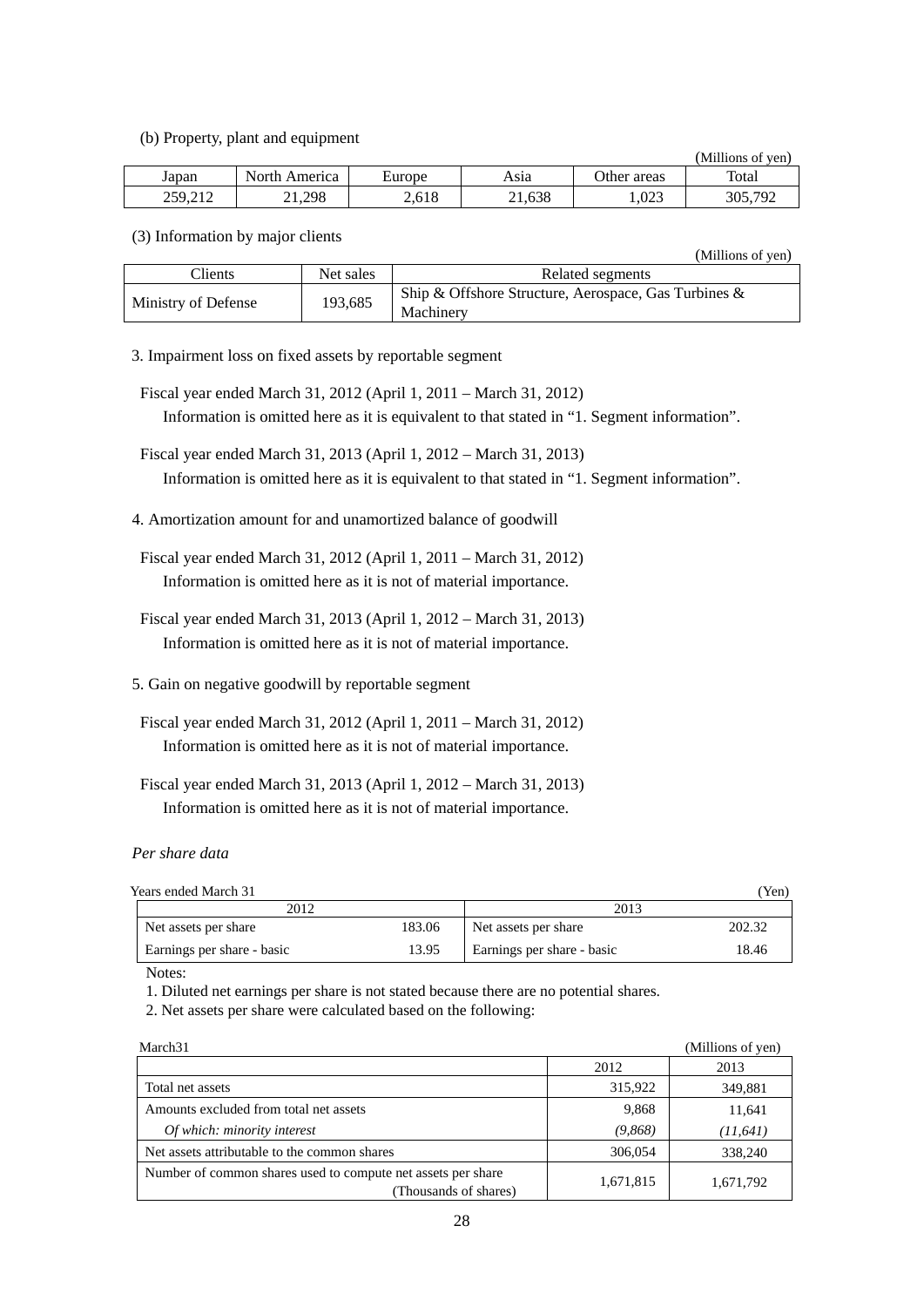| Teals chucu ivialuit 91                                           |           | типпону от уен |
|-------------------------------------------------------------------|-----------|----------------|
|                                                                   | 2012      | 2013           |
| Earnings per share - basic                                        |           |                |
| Net income                                                        | 23.323    | 30,864         |
| Earnings not attributable to common shareholders                  |           |                |
| Net income allocated to the common shares                         | 23.323    | 30,864         |
| Average number of common shares outstanding (thousands of shares) | 1,671,465 | 1,671,803      |

3. Net income/loss per share and net income per share (diluted) were calculated based on the following: Years ended March 31 (Millions of yen)

# *Material subsequent events*

Not applicable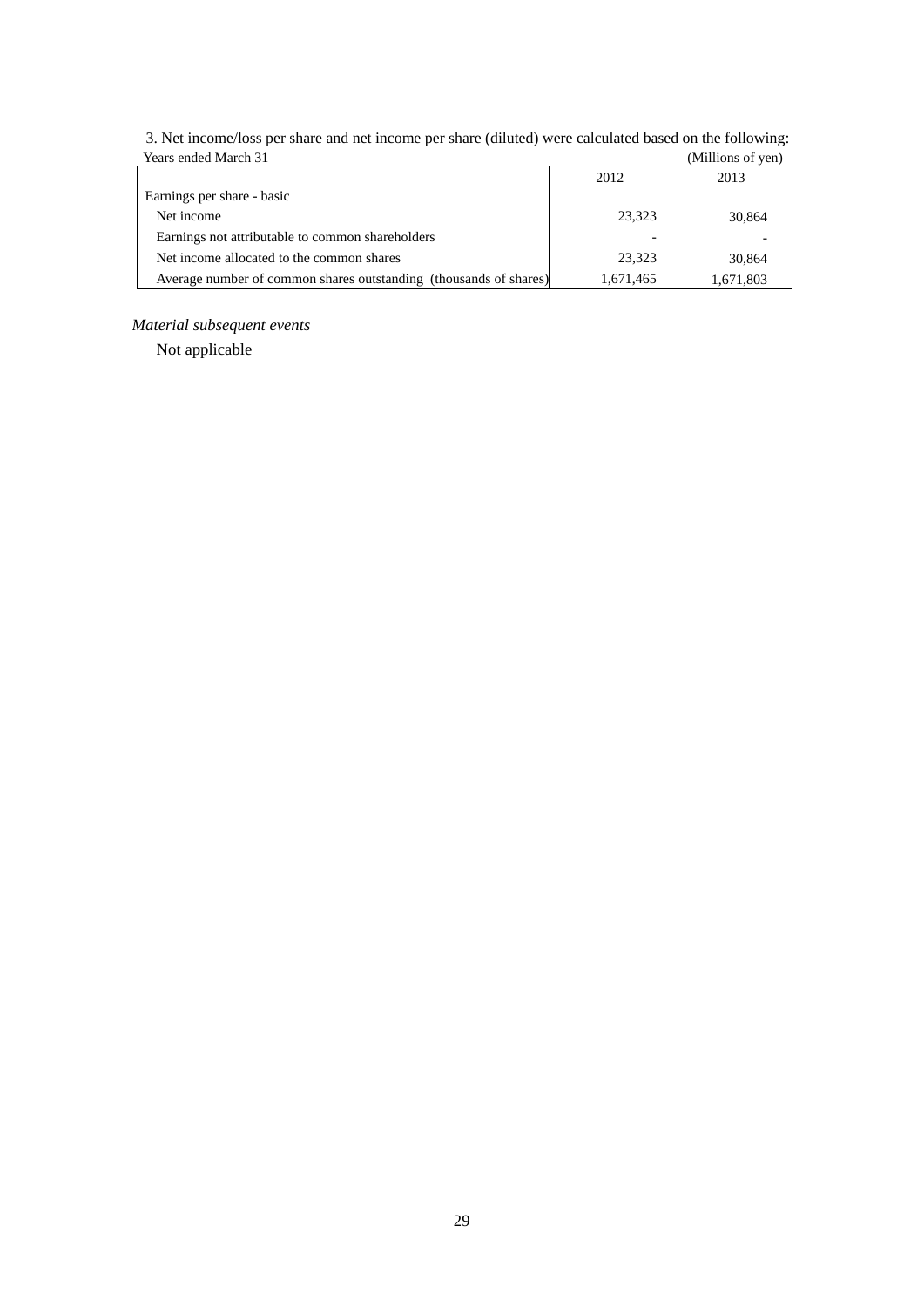# **5. Others**

# **(1) Corporate officer changes**

Refer to the Company's press release on January 31, 2013, titled "Directors and Executive Officers to Change."

# **(2) Consolidated orders and sales**

### **Orders received**

| Years ended March 31      |           |            |           |            | (Millions of yen) |        |
|---------------------------|-----------|------------|-----------|------------|-------------------|--------|
|                           | 2012(A)   |            | 2013 (B)  |            | Change $(B-A)$    |        |
|                           |           | % of total |           | % of total |                   | $\%$   |
| Ship & Offshore Structure | 39,909    | 3.0        | 105,733   | 7.7        | 65,823            | 164.9  |
| <b>Rolling Stock</b>      | 66,099    | 5.0        | 124.441   | 9.0        | 58,342            | 88.2   |
| Aerospace                 | 327,233   | 24.9       | 283,485   | 20.6       | (43,747)          | (13.3) |
| Gas Turbine & Machinery   | 227,281   | 17.3       | 255,553   | 18.6       | 28,271            | 12.4   |
| Plant & Infrastructure    | 119.284   | 9.0        | 113,600   | 8.2        | (5,683)           | (4.7)  |
| Motorcycle & Engine       | 235,243   | 17.9       | 251,858   | 18.3       | 16,615            | 7.0    |
| Precision Machinery       | 174,587   | 13.3       | 109,725   | 8.0        | (64, 861)         | (37.1) |
| Other                     | 122.239   | 9.3        | 125,188   | 9.1        | 2.949             | 2.4    |
| Total                     | 1,311,878 | 100.0      | 1,369,588 | 100.0      | 57,709            | 4.3    |

Note: The Motorcycle & Engine segment's orders received are equal to its net sales as production is based mainly on estimated demand.

# **Net sales**

Years ended March 31 (Millions of yen)

| Tears ended interest 51   | $\mu$     |            |            |            |                |        |
|---------------------------|-----------|------------|------------|------------|----------------|--------|
|                           | 2012(A)   |            | $2013$ (B) |            | Change $(B-A)$ |        |
|                           |           | % of total |            | % of total |                | $\%$   |
| Ship & Offshore Structure | 113,532   | 8.7        | 90,343     | 7.0        | (23, 189)      | (20.4) |
| <b>Rolling Stock</b>      | 132.684   | 10.1       | 129,973    | 10.0       | (2,711)        | (2.0)  |
| Aerospace                 | 206,580   | 15.8       | 239,172    | 18.5       | 32,591         | 15.7   |
| Gas Turbine & Machinery   | 194,655   | 14.9       | 207,008    | 16.0       | 12,353         | 6.3    |
| Plant & Infrastructure    | 122,800   | 9.4        | 115,813    | 8.9        | (6,986)        | (5.6)  |
| Motorcycle & Engine       | 235,243   | 18.0       | 251,858    | 19.5       | 16,615         | 7.0    |
| Precision Machinery       | 175,077   | 13.4       | 130,455    | 10.1       | (44, 622)      | (25.4) |
| Other                     | 123,205   | 9.4        | 124,256    | 9.6        | 1,051          | 0.8    |
| Total                     | 1,303,778 | 100.0      | 1,288,881  | 100.0      | (14, 896)      | (1.1)  |

# **Order backlog**

**Presented March 31** (Millions of yen)

|                           | 2012(A)   |                          | 2013 $(B)$ |            | $(B-A)$<br>Change |        |
|---------------------------|-----------|--------------------------|------------|------------|-------------------|--------|
|                           |           | % of total               |            | % of total |                   | $\%$   |
| Ship & Offshore Structure | 102,870   | 6.8                      | 120,112    | 7.3        | 17,242            | 16.7   |
| <b>Rolling Stock</b>      | 345,170   | 23.1                     | 359,980    | 22.1       | 14,810            | 4.2    |
| Aerospace                 | 386,376   | 25.8                     | 432,729    | 26.5       | 46,352            | 11.9   |
| Gas Turbine & Machinery   | 409.819   | 27.4                     | 495.717    | 30.4       | 85,897            | 20.9   |
| Plant & Infrastructure    | 181,698   | 12.1                     | 171.486    | 10.5       | (10,212)          | (5.6)  |
| Motorcycle & Engine       |           | $\overline{\phantom{a}}$ |            |            |                   |        |
| Precision Machinery       | 42,300    | 2.8                      | 21,571     | 1.3        | (20, 729)         | (49.0) |
| Other                     | 25,879    | 1.7                      | 26,796     | 1.6        | 916               | 3.5    |
| Total                     | 1.494.116 | 100.0                    | 1,628,393  | 100.0      | 134,277           | 8.9    |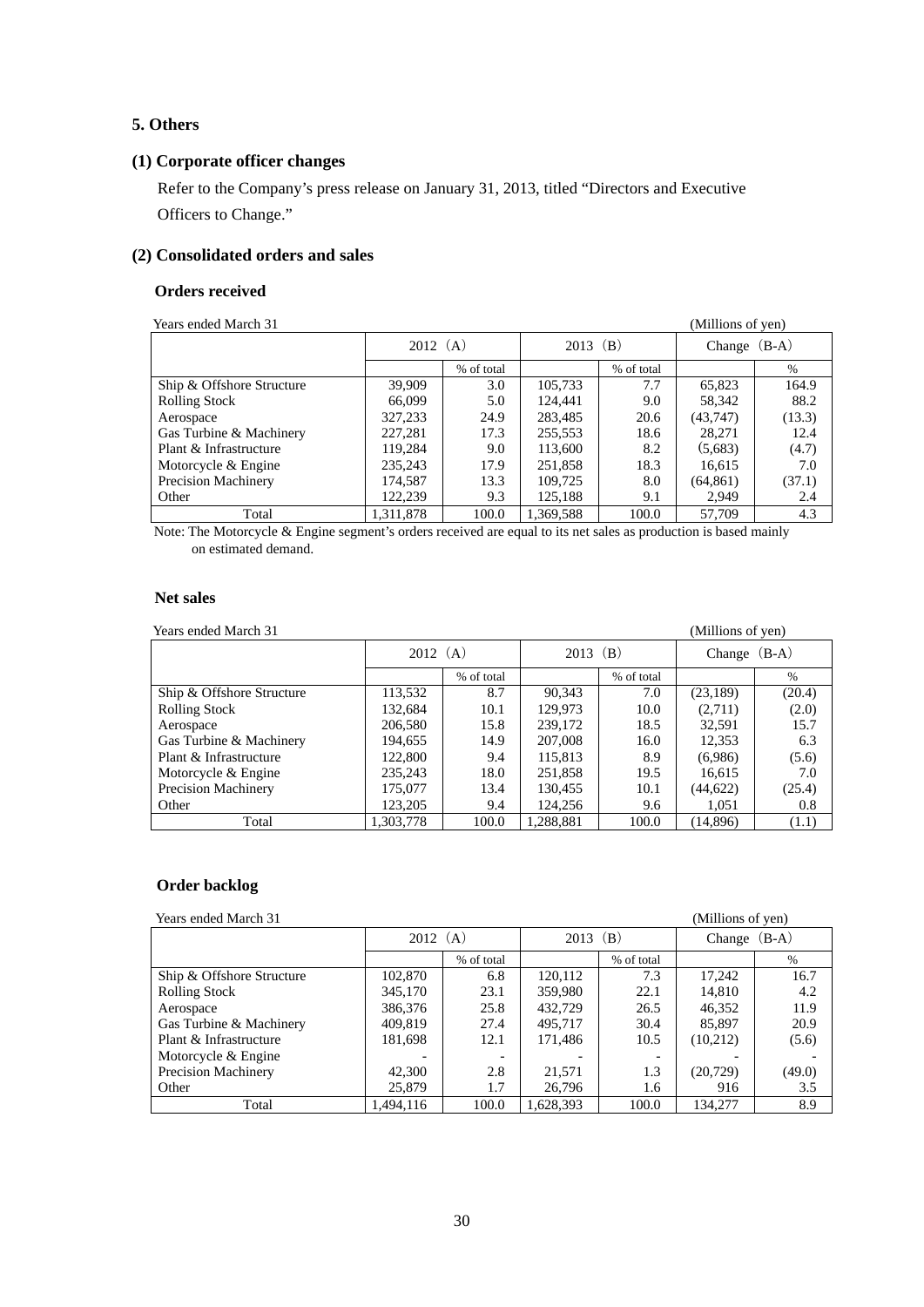# **(3) Supplementary information on earnings forecasts for the fiscal year ending March 31, 2014**

# **1. Consolidated earnings outlook**

|                                                           |                                                             |                                                    | (Billions of yen) |
|-----------------------------------------------------------|-------------------------------------------------------------|----------------------------------------------------|-------------------|
|                                                           | Outlook for the fiscal year<br>ending March 31, 2014<br>(A) | Fiscal year ended<br>March 31, 2013(actual)<br>(B) | Change $(A - B)$  |
| Net sales                                                 | 1,380.0                                                     | 1,288.8                                            | 91.2              |
| Operating income                                          | 60.0                                                        | 42.0                                               | 18.0              |
| Recurring profit                                          | 53.0                                                        | 39.3                                               | 13.7              |
| Net income                                                | 34.0                                                        | 30.8                                               | 3.2               |
|                                                           |                                                             |                                                    |                   |
| Orders received                                           | 1,450.0                                                     | 1,369.5                                            | 80.5              |
| Before-tax ROIC (%)                                       | 7.4%                                                        | 6.1%                                               | 1.3%              |
| R&D expenses                                              | 44.0                                                        | 41.7                                               | 2.3               |
| Capital expenditures                                      | 84.0                                                        | 78.6                                               | 5.4               |
| Depreciation/                                             |                                                             |                                                    |                   |
| amortization                                              | 43.0                                                        | 48.3                                               | (5.3)             |
| Number of employees<br>at end of period                   | 34,900                                                      | 34,010                                             | 890               |
| *Number of employees outside<br>of Japan included therein | $*9,200$                                                    | $*8,788$                                           | $*412$            |

Notes: 1. Outlook's assumed foreign exchange rates: ¥95 = US\$1, ¥120 = 1 euro

2. Before-tax ROIC = (income before income taxes + interest expense) / invested capital. 3. Capital expenditures represent the total of newly recorded property, plant and equipment and newly recorded intangible assets. Depreciation/amortization represents depreciation/amortization expenses for property, plant and equipment and intangible assets.

# **2. Outlook by reportable segment**

(a) Net sales and operating income (loss)

|                            |           |                                                             |                                                       |                            |                  | Billions of yen)           |
|----------------------------|-----------|-------------------------------------------------------------|-------------------------------------------------------|----------------------------|------------------|----------------------------|
|                            |           | Outlook for the fiscal year<br>ending March 31, 2014<br>(A) | Fiscal year ended<br>March $31, 2013$ (actual)<br>(B) |                            | Change $(A - B)$ |                            |
|                            | Net sales | Operating<br>Income (loss)                                  | Net sales                                             | Operating<br>Income (loss) | Net sales        | Operating<br>Income (loss) |
| Ship & Offshore Structure  | 70.0      | 0                                                           | 90.3                                                  | 4.1                        | (20.3)           | (4.1)                      |
| <b>Rolling Stock</b>       | 155.0     | 6.0                                                         | 129.9                                                 | 2.2                        | 25.1             | 3.8                        |
| Aerospace                  | 290.0     | 19.0                                                        | 239.1                                                 | 14.8                       | 50.9             | 4.2                        |
| Gas Turbine & Machinery    | 185.0     | 11.0                                                        | 207.0                                                 | 7.0                        | (22.0)           | 4.0                        |
| Plant & Infrastructure     | 115.0     | 7.0                                                         | 115.8                                                 | 9.7                        | (0.8)            | (2.7)                      |
| Motorcycle & Engine        | 290.0     | 10.0                                                        | 251.8                                                 | 2.3                        | 38.2             | 7.7                        |
| <b>Precision Machinery</b> | 140.0     | 14.0                                                        | 130.4                                                 | 8.4                        | 9.6              | 5.6                        |
| Other                      | 135.0     | 3.0                                                         | 124.2                                                 | 1.2                        | 10.8             | 1.8                        |
| Adjustments                |           | (10.0)                                                      |                                                       | (8.0)                      |                  | (2.0)                      |
| Total                      | 1,380.0   | 60.0                                                        | 1,288.8                                               | 42.0                       | 91.2             | 18.0                       |

 $(D)$